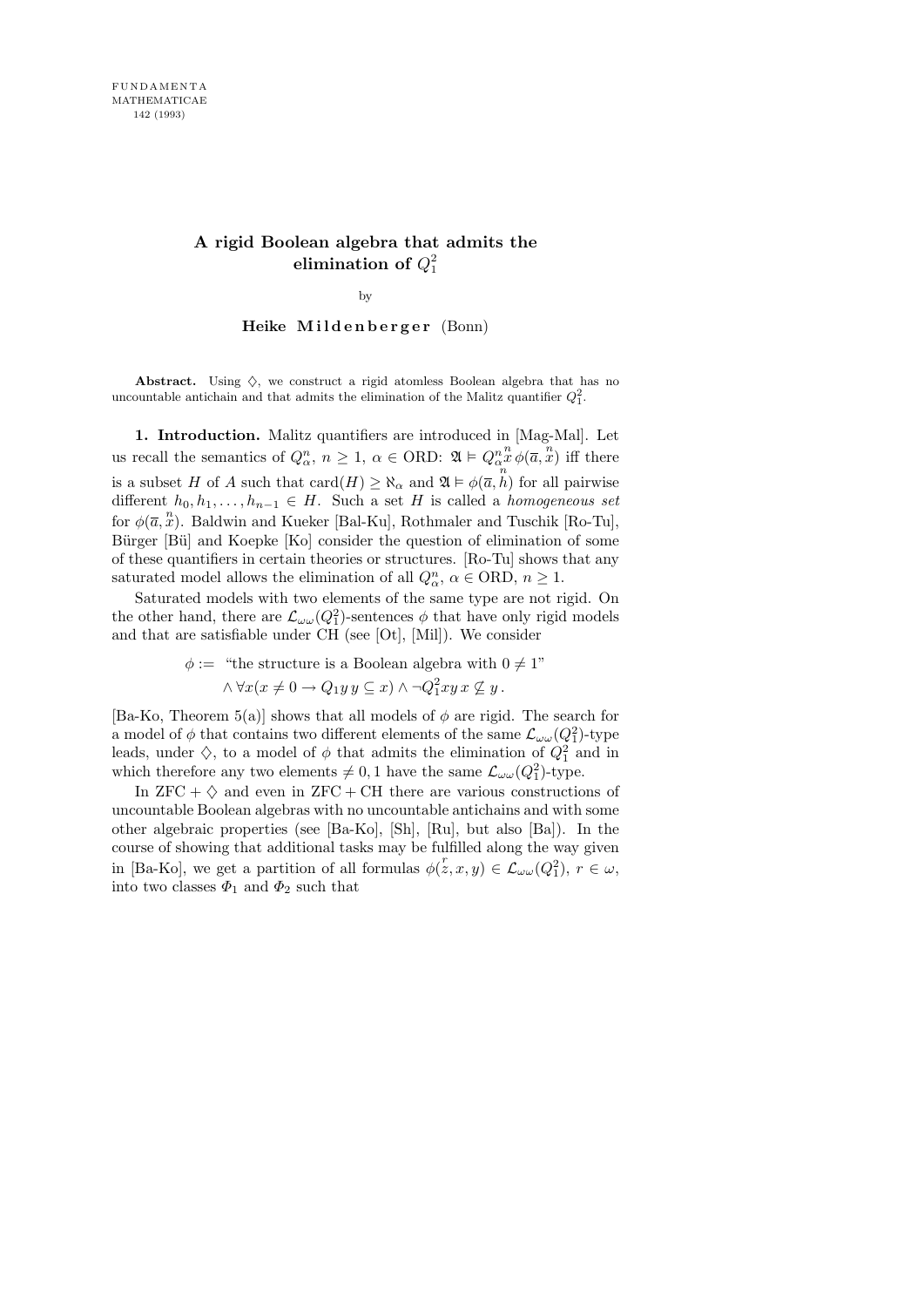1. The methods of [Ba-Ko] are applicable to any  $\phi(\bar{z}, x, y) \in \Phi_1$ . They will allow us to show that the homogeneous sets for any  $\phi(z, x, y) \in \Phi_1$  will grow only during countably many steps in the chain which we build in the next section.

2. For any Boolean algebra  $\mathfrak{A}$  with  $\mathfrak{A} \models \forall x \neq 0 Q_1 y y \subseteq x$  and any  $\phi(\overset{r}{z}, x, y) \in \Phi_2$ :  $\mathfrak{A} \models \exists \overset{r}{z} Q_1^2 xy \, \phi(\overset{r}{z}, x, y)$ .

" $\phi(\mathbf{x}, x, y) \in \Phi_1$ " will be shown to be equivalent under the first order theory of atomless Boolean algebras to a first order formula with its free variables among  $z_0, z_1, \ldots, z_{r-1}$ . The consideration of the possible quantifierfree types of the z leads to a procedure for eliminating  $Q_1^2$ .

### 2. The construction

*Notation.* We will use  $\mathfrak{A}, \mathfrak{B}, \mathfrak{B}_{\alpha}$  to denote Boolean algebras. Boolean algebras are considered as  $\tau_{BA}$ -structures with  $\tau_{BA} = \{\cap, \cup, -, 0, 1\}$ .  $x \subseteq y$ is written for  $x \cap y = x$ ,  $\subset$  means strict inclusion,  $x \setminus y$  is used for  $x \cap (-y)$ .  $\mathcal{P}(\omega)$  denotes the powerset algebra of  $\omega$ . For  $\mathfrak{A} \subseteq \mathcal{P}(\omega)$  we often write A for  $\mathfrak{A}$ . The interpretations of the  $\tau_{BA}$ -symbols in  $\mathcal{P}(\omega)$  are denoted by the symbols themselves.

 $a, b \in A$  are comparable (in  $\mathfrak{A}$ ) iff  $a \subseteq \mathfrak{A}$  b or  $b \subseteq \mathfrak{A}$  a.  $C \subseteq \mathfrak{A}$  is a chain (an antichain) iff any two distinct elements of C are comparable (not comparable). For  $a \subset^{\mathfrak{A}} b \in A$  let  $(a, b)_A := \{c \in A \mid a \subset^{\mathfrak{A}} c \subset^{\mathfrak{A}} b\}.$ 

Using  $\Diamond$ , we shall construct a Boolean algebra  $\mathfrak{B}$  such that  $\mathfrak{B}$  is a model of the sentence  $\phi$  from the introduction and **B** admits the elimination of  $Q_1^2$ . As the construction of our Boolean algebra  $\mathfrak B$  follows the pattern of [Ba-Ko], we restrict ourselves to a short description, heavily referring to  $|Ba-Ko|$ .

Inductively on  $\alpha \in \omega_1$ , we shall build a chain  $(\mathfrak{B}_{\alpha}, M_{\alpha})_{\alpha \in \omega_1}$ , where the  $\mathfrak{B}_{\alpha}$  are countable atomless subalgebras of  $\mathcal{P}(\omega)$  and each  $M_{\alpha+1}$  is a countable collection of pairs  $(M, \phi(\overline{c}, x, y))$ , where  $M \subseteq B_\alpha$  and  $\phi(\overline{c}, x, y)$  is a quantifierfree (qf)  $\mathcal{L}_{\omega\omega}[\tau_{BA}]$ -formula with a property that will be defined later on, and  $\bar{c}$  are elements of  $B_{\alpha}$ . At limit steps we take unions.  $\mathfrak{B}_{\alpha+1}$  will be the Boolean algebra that is generated by  $B_{\alpha} \cup \{x_{\alpha}\}\$ in  $\mathcal{P}(\omega)$ , where the  $x_{\alpha}$  is chosen by the same forcing  $P(B_{\alpha})$  as in [Ba-Ko], namely:  $P(B_{\alpha}) =$  $\{(a,b)_{B_\alpha} \mid a \subset b \in B_\alpha\}, (a',b')_{B_\alpha} \leq^{P(B_\alpha)} (a,b)_{B_\alpha} \text{ iff } a \subseteq a' \subset b' \subseteq b.$ 

We shall define  $D_A(M, \phi(\overline{c}, x, y), e, f)$  and  $M_{\alpha+1}$ . Then we take a  ${D_A(M, \phi(\overline{c}, x, y), e, f) | e, f \in B_\alpha, (M, \phi(\overline{c}, x, y)) \in M_{\alpha+1}}$ -generic subset  $\{(a_n, b_n) | n \in \omega\}$  of  $P(B_\alpha)$  such that  $\{(a_n, b_n) | n \in \omega\}$  additionally satisfies the properties described in [Ba-Ko] and set  $x_{\alpha} = \bigcup \{a_n | n \in \omega\}$ . In [Ba-Ko],  $M_{\alpha+1}$  is chosen so that chains and antichains are countable. Our  $M_{\alpha+1}$  differs from that of [Ba-Ko], because we also want all homogeneous sets for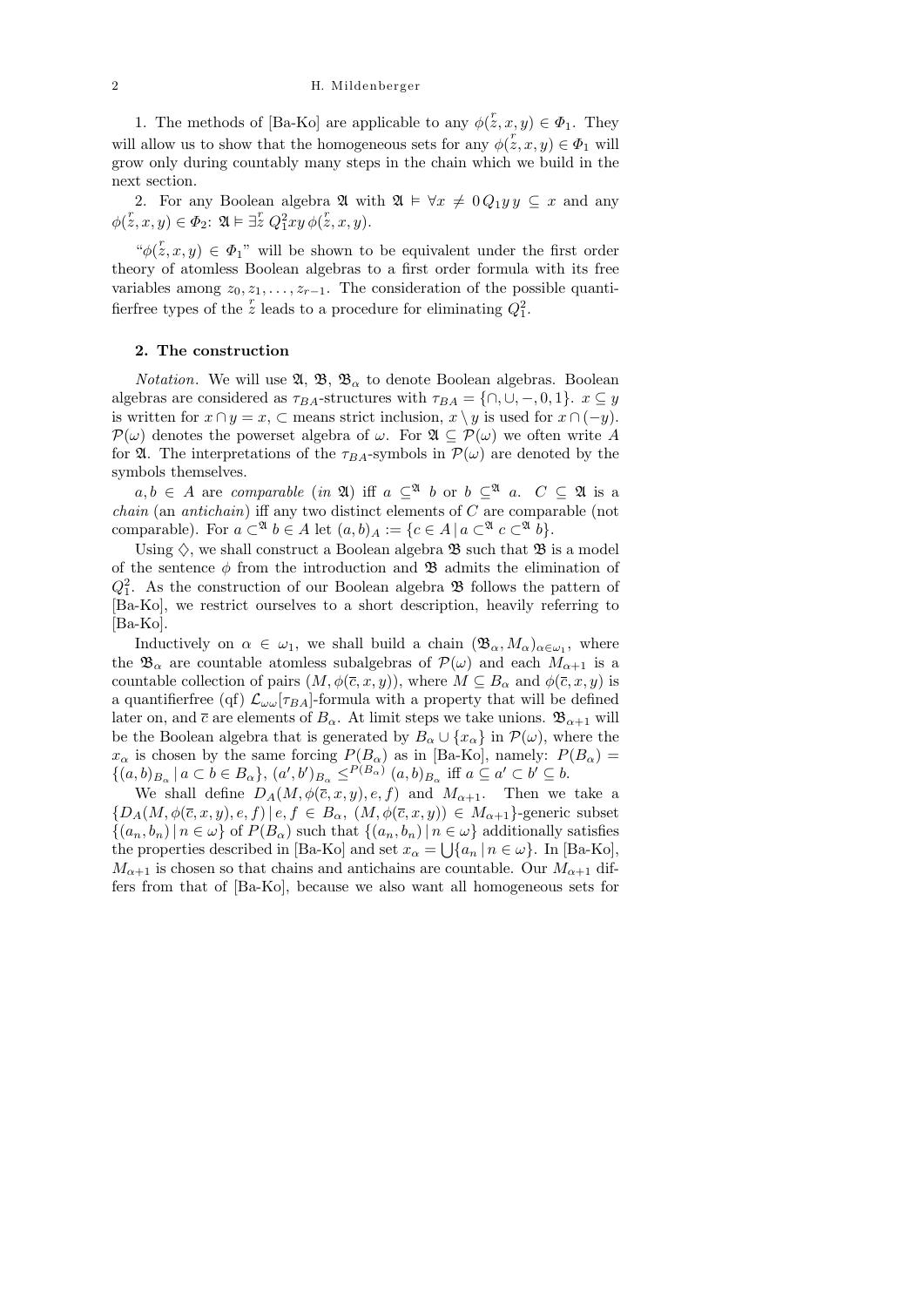any  $\phi(\mathbf{x}, x, y) \in \Phi_1$  to be countable. The next items are the generalizations of the corresponding points of [Ba-Ko].

DEFINITION 2.1. Let  $A \subseteq \mathcal{P}(\omega)$  and  $\overline{c}, e, f \in A$ . Let  $\phi(\overline{z}, x, y)$  be qf.

(i)  $D_A(M, \phi(\overline{c}, x, y), e, f) := \{(a, b)_{A} \in P(A) | \text{ for any } u \in (a, b)_{P(\omega)} \text{ one} \}$ of the following points is true:

- 1.  $(u \cap e) \cup (f \setminus u) \in M$ .
- 2. There is some  $y \in M$  such that

 $\mathcal{P}(\omega) \models \neg \phi(\overline{c},(u \cap e) \cup (f \setminus u),y) \vee \neg \phi(\overline{c},y,(u \cap e) \cup (f \setminus u))$ .

(ii) M is called maximally homogeneous for  $\phi(\bar{c}, x, y)$  in  $\mathfrak{A}$  iff  $M \subseteq A$  is homogeneous for  $\phi(\overline{c}, x, y)$  and for all  $a \in A \setminus M$  there is some  $b \in M$  such that  $\mathfrak{A} \models \neg \phi(\overline{c}, a, b) \vee \neg \phi(\overline{c}, b, a)$ .

(iii)  $\phi(\overline{c}, x, y)$  is small in  $\mathfrak{A}$  iff for any  $\emptyset \neq M \subseteq A$  that is maximally homogeneous for  $\phi(\overline{c}, x, y)$  in  $\mathfrak{A}, D_A(M, \phi(\overline{c}, x, y), 1, 0)$  is dense in  $P(A)$ .

LEMMA 2.2. Let  $\mathfrak{A} \subseteq \mathcal{P}(\omega)$  be atomless,  $\overline{c} \in A^{\leq \omega}$ ,  $\phi(\overline{c}, x, y)$  of and small in  $\mathfrak{A}, e, f \in A$  and  $M \neq \emptyset$  be maximally homogeneous for  $\phi(\overline{c}, x, y)$  in  $\mathfrak{A}$ . Then  $D_A(M, \phi(\overline{c}, x, y), e, f)$  is dense in  $P(A)$  for any e, f in A.

P r o o f. [Ba-Ko, Lemmas 2.3 and 2.4].

Also the proof of the next lemma can be carried out as in [Ba-Ko]: just take a u for  $\mathfrak A$  and  $\overline M$  in the same way as they take  $x_\alpha$  for  $\mathfrak B_\alpha$  and  $M_{\alpha+1}$ .

LEMMA 2.3. Let  $\mathfrak{A} \subseteq \mathcal{P}(\omega)$  be atomless and countable and let  $\overline{M}$  be a countable subset of

$$
\{(M, \phi(\overline{c}, x, y)) \mid \overline{c} \in A^{<\omega}, \phi(\overline{c}, x, y) \in \mathcal{L}_{\omega\omega}[\tau_{BA}] \text{ qf}, \phi(\overline{c}, x, y) \text{ small in } A \text{ and } M \text{ is maximally homogeneous for } \phi(\overline{c}, x, y) \text{ in } A \}.
$$

Then for any  $(a, b)_A \in P(A)$  there is a  $u \in (a, b)_{P(\omega)}$  such that:

1.  $u \notin A$ .

2.  $[A\cup\{u\}]^{\mathcal{P}(\omega)}$ , the subalgebra generated by  $A\cup\{u\}$  in  $\mathcal{P}(\omega)$ , is atomless. 3. For any  $(M, \phi(\overline{c}, x, y)) \in \overline{M}$  the set M is maximally homogeneous for  $\phi(\overline{c}, x, y)$  also in  $[A \cup \{u\}]^{\mathcal{P}(\omega)}$ .

Now using Lemma 2.3 and  $\Diamond$ , we can construct our **B**. Let  $\langle S_\alpha | \alpha \in \omega_1 \rangle$ be a  $\Diamond$ -sequence. Let  $\langle a_{\xi} | \xi \in \omega_1 \rangle$  be an enumeration of  $\mathcal{P}(\omega)$  in which each element of  $\mathcal{P}(\omega)$  appears  $\omega_1$  times.

In step  $\alpha + 1$ , let  $M_{\alpha+1} = M_{\alpha} \cup \{ (\{a_{\xi} \mid \xi \in S_{\alpha} \}, \phi(\overline{c}, x, y)) \mid \{a_{\xi} \mid \xi \in S_{\alpha} \}$ is a maximally homogeneous set for  $\phi(\bar{c}, x, y)$  in  $\mathfrak{B}_{\alpha}$  and  $\phi(\bar{c}, x, y)$  is small in  $\mathfrak{B}_{\alpha}$  and  $\bar{c} \in B_{\alpha}$ . Apply Lemma 2.3 with  $\mathfrak{A} = \mathfrak{B}_{\alpha}$  and  $\bar{M} = M_{\alpha+1}$  to get an  $x_{\alpha}$ . Define  $B_{\alpha+1}$  as  $[B_{\alpha} \cup \{x_{\alpha}\}]^{\mathcal{P}(\omega)}$ . Let  $\mathfrak{B} = \bigcup \{\mathfrak{B}_{\alpha} | \alpha \in \omega_1\}.$ Take the  $x_{\alpha}$  so that  $\mathfrak{B} \models \forall x (x \neq 0 \rightarrow Q_1 y y \subseteq x)$ . Then it is easy to see that for any  $\phi(\bar{c}, x, y)$  which is small in every  $\mathfrak{B}_{\alpha}$  with  $\bar{c} \in B_{\alpha}$ , we have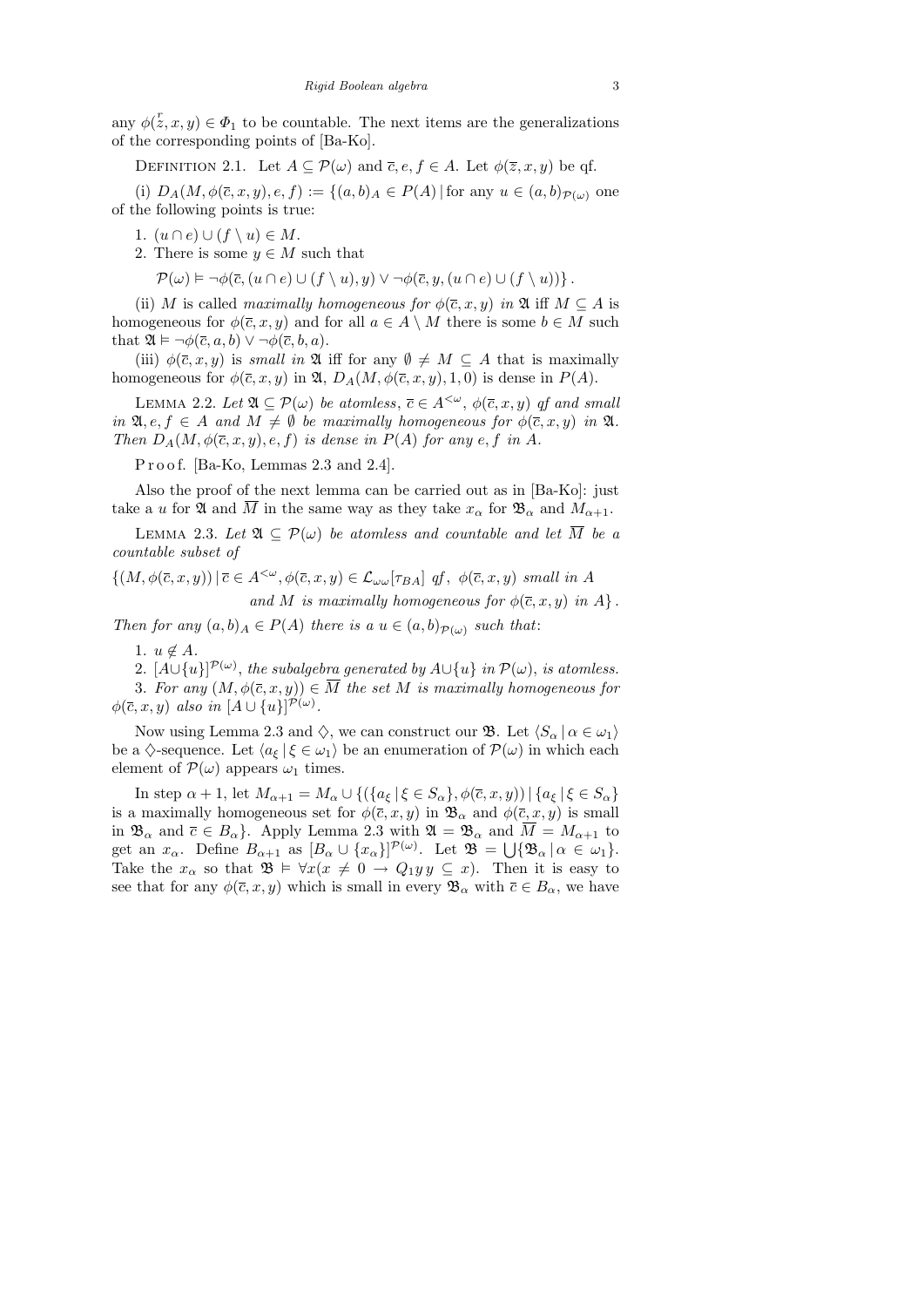$\mathfrak{B} \models \neg Q_1^2 xy \, \phi(\overline{c}, x, y)$ . In particular,  $\mathfrak{B}$  is a model of  $\phi$  from the introduction (because " $x \not\subseteq y$ " is small), hence **B** is rigid.

3. Large homogeneous sets. The aim of this section is to define a mapping

big: 
$$
\bigcup_{r \in \omega} \mathcal{L}_{\omega \omega}[\tau_{BA}](z, x, y) \to \bigcup_{r \in \omega} \mathcal{L}_{\omega \omega}[\tau_{BA}](z),
$$

$$
\phi(z, x, y) \mapsto \text{big}(\phi(z, x, y))(z),
$$

such that for every  $\phi(z, x, y) \in \mathcal{L}_{\omega \omega}[\tau_{BA}]$ 

(\*) 
$$
\mathfrak{B} \vDash \forall z \ (Q_1^2 xy \, \phi(z, x, y) \leftrightarrow \text{big}(\phi(z, x, y))(z)).
$$

Then  $\Phi_2$  will be

 $\{\phi(\overline{z},x,y) | \text{big}(\phi(\overline{z},x,y))(\overline{z})$  is valid in any atomless Boolean algebra.

In order to simplify the notation we tacitly assume that always the variables x and y are intended to be quantified by  $Q_1^2$ .

Let  $\mathfrak A$  be any atomless Boolean algebra. Since  $\mathfrak A$  admits the elimination of  $\exists$  it is enough to define big for quantifierfree  $\phi(z, x, y) \in \mathcal{L}_{\omega \omega}[\tau_{BA}]$ .

For any  $\bar{c} \in A$  and qf  $\phi(\bar{c}, x, y)$  there is a qf  $\psi(\bar{c}', x, y)$  such that  $\bar{c}'$ is an (injective) enumeration of the atoms of the subalgebra generated by  $\overline{c}$ , and  $\mathfrak{A} \models \forall xy (\psi(\overline{c}', x, y) \leftrightarrow \phi(\overline{c}, x, y))$ . Also if  $\phi(\overline{z}, x, y)$  is a disjunction  $\bigvee_i (\phi(\overline{z},x,y) \wedge \psi_i(\overline{z}))$  then knowing  $\chi_i = \text{big}(\phi(\overline{z},x,y) \wedge \psi_i(\overline{z}))(\overline{z})$  we can define  $\text{big}(\phi(\overline{z},x,y))(\overline{z})$  to be  $\bigvee_i \chi_i$ . Hence it suffices to define  $\text{big}(\phi(\overline{z},x,y))(\overline{z})$ only for those qf  $\phi(\overline{z}, x, y)$  that imply that  $\{z_0, \ldots, z_{r-1}\}$  is the set of atoms in the subalgebra generated by  $\{z_0, \ldots, z_{r-1}\}.$ 

If H is an uncountable homogeneous set for  $\phi(c, x, y)$ , then there is an  $\mathcal{L}_{\omega\omega}$ -1-type  $t(\mathcal{C},x)$  over  $\mathcal{C}$  and an uncountable  $H_1 \subseteq H$  such that every element of  $H_1$  has the  $\mathcal{L}_{\omega \omega}$ -1-type  $\text{tp}(x/\mathring{c}) = t(\mathring{c}, x)$  over  $\mathring{c}$ . Hence it is enough to define big for the  $\phi(z, x, y)$  with the above mentioned property and the additional property that there is an  $\mathcal{L}_{\omega \omega}$ -1-type  $t(z, x)$  over z (independent of the assignment  $\overline{c}$  of  $\overline{z}$ , because we consider only  $\overline{c}$  that are atoms in the subalgebra generated by  $\overline{z}$ ) such that

$$
\mathfrak{A}\vDash \forall xy\ddot{z}\,\left(\phi(\ddot{z},x,y)\leftrightarrow (\phi(\ddot{z},x,y)\wedge t(\ddot{z},x)=\operatorname{tp}(x/\ddot{z})\wedge t(\ddot{z},y)=\operatorname{tp}(y/\ddot{z}))\right).
$$

We will call such formulas *special*. Finally, note that any  $\mathcal{L}_{\omega\omega}$ -2-type  $t(\vec{c}, x, y)$  over  $\vec{c}$  is determined by the corresponding r-tuple of the quantifierfree types of  $x \cap c_i$ ,  $y \cap c_i$  in  $\{a \in A \mid a \subseteq c_i\}$ ,  $i < r$ . For any such type there are 15 possibilities, and under the condition  $\text{tp}(x/\bar{z}) = \text{tp}(y/\bar{z})$  there remain the 9 possibilities not marked with an • in the table below.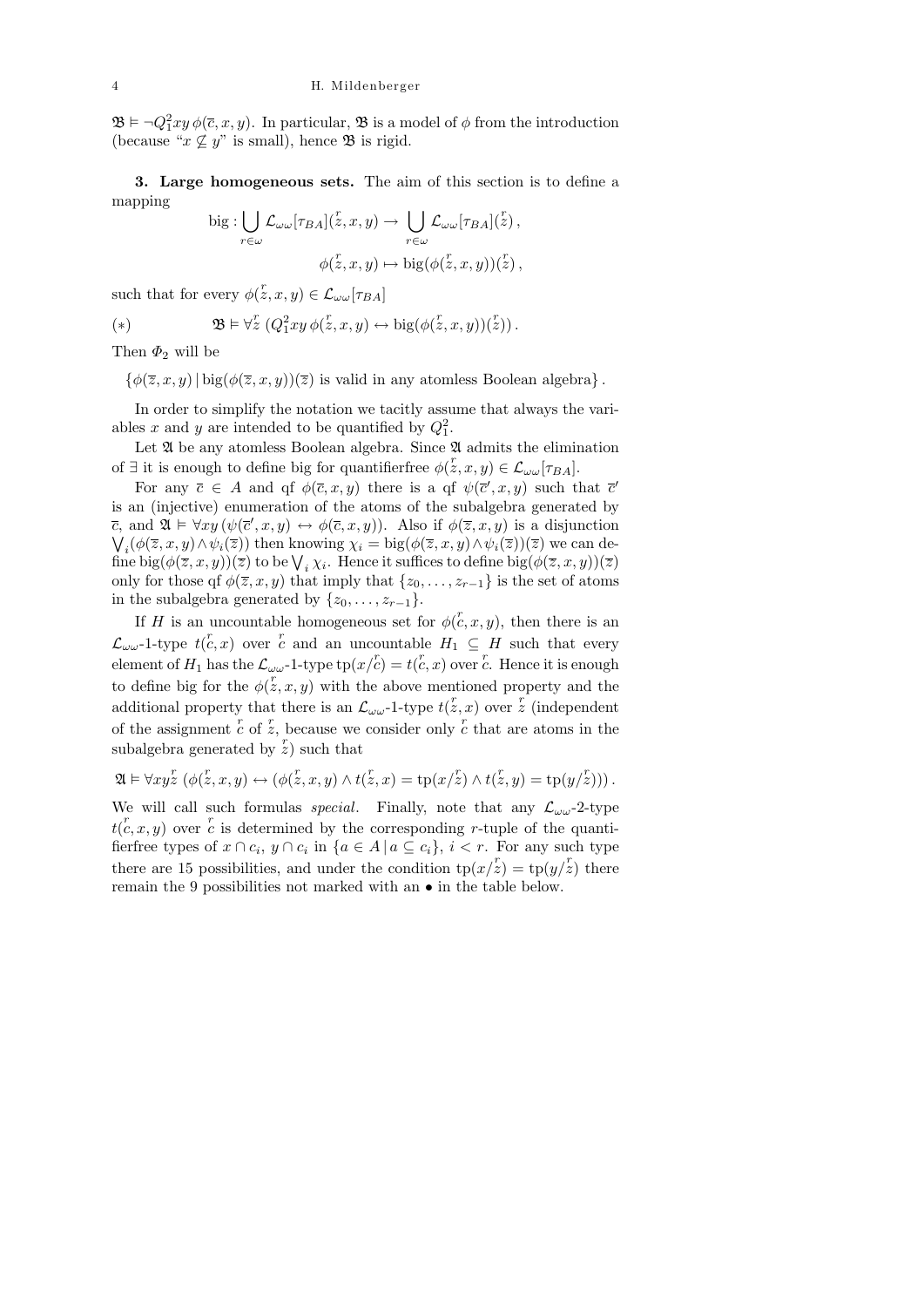*Rigid Boolean algebra* 5

|                | No. $x \cap y \cap z_i$ | $(-x)\cap(-y)\cap z_i$ | $x \cap (-y) \cap z_i$ | $(-x) \cap y \cap z_i$ | Remarks                                                  |
|----------------|-------------------------|------------------------|------------------------|------------------------|----------------------------------------------------------|
| $\overline{0}$ | $\neq 0$                | $\neq 0$               | $\neq 0$               | $\neq 0$               |                                                          |
| $\mathbf{1}$   | $\neq 0$                | $\neq 0$               | $\neq 0$               | $\Omega$               |                                                          |
| $\,2$          | $\neq 0$                | $\neq 0$               | $\overline{0}$         | $\neq 0$               |                                                          |
| $\overline{3}$ | $\neq 0$                | $\neq 0$               | $\theta$               | $\overline{0}$         | $x \cap z_i =$<br>$y \cap z_i \neq 0, z_i$               |
| $\overline{4}$ | $\neq 0$                | $\theta$               | $\neq 0$               | $\neq 0$               |                                                          |
| $\bullet 5$    | $\neq 0$                | $\overline{0}$         | $\neq 0$               | $\overline{0}$         | $x \cap z_i = z_i$<br>$y \cap z_i \neq z_i$              |
| $\bullet 6$    | $\neq 0$                | $\theta$               | $\overline{0}$         | $\neq 0$               | $y \cap z_i = z_i$<br>$x \cap z_i \neq z_i$              |
| $\overline{7}$ | $\neq 0$                | $\overline{0}$         | $\overline{0}$         | $\overline{0}$         | $x \cap z_i =$<br>$y\cap z_i=z_i$                        |
| $8\,$          | $\theta$                | $\neq 0$               | $\neq 0$               | $\neq 0$               |                                                          |
| •9             | $\theta$                | $\neq 0$               | $\neq 0$               | $\theta$               | $x \cap z_i \neq 0$<br>$y \cap z_i = 0$                  |
| $\bullet$ 10   | $\overline{0}$          | $\neq 0$               | $\overline{0}$         | $\neq 0$               | $x \cap z_i = 0$<br>$y \cap z_i \neq 0$                  |
| 11             | $\boldsymbol{0}$        | $\neq 0$               | $\overline{0}$         | $\overline{0}$         | $x \cap z_i =$<br>$y \cap z_i = 0$                       |
| 12             | $\overline{0}$          | $\overline{0}$         | $\neq 0$               | $\neq 0$               | $x \cap z_i \neq 0, z_i$<br>$y \cap z_i = (-x) \cap z_i$ |
| •13            | $\overline{0}$          | $\overline{0}$         | $\neq 0$               | $\theta$               | $x \cap z_i = z_i$<br>$y \cap z_i = 0$                   |
| •14            | $\overline{0}$          | $\overline{0}$         | $\overline{0}$         | $\neq 0$               | $x \cap z_i = 0$<br>$y \cap z_i = z_i$                   |

The possibilities for the quantifier free types of  $x \cap c_i$ ,  $y \cap c_i$ ,  $i < r$ , in  $\{a \in A \mid a \subseteq c_i\}$ 

Let  $\phi^k(z_i, x \cap z_i, y \cap z_i)$  say "the  $\mathcal{L}_{\omega \omega}$ -type of  $x \cap c_i, y \cap c_i$  over  $c_i$  has number k",  $k = 0, \ldots, 14$ . The disjunction  $\phi^{012}(u, v, w) := \phi^0(u, v, w) \vee$  $\phi^1(u, v, w) \vee \phi^2(u, v, w)$  will play an important role in the following.

DEFINITION 3.1. Let  $\phi(z, x, y) \in \mathcal{L}_{\omega \omega}[\tau_{BA}]$  be quantifierfree and be of the special form as described above.

$$
big(\phi(z, x, y))(z) =
$$
  
\n
$$
\exists a \subset b \,\forall xy \Big( \Big( a \subseteq x, y \subseteq b \land \bigwedge_{i < r} ((b \setminus a) \cap z_i \neq 0 \to \phi^{012}(z_i, x \cap z_i, y \cap z_i)) \Big) \to \phi(\bar{z}, x, y) \Big).
$$

Equivalent to  $big(\phi(z, x, y))(z)$  is the formula

$$
\bigvee_{I_0 \cup I_1 \cup I_2 \cup I_3 = \{0, \dots, r-1\}, I_0 \neq 0} \forall xy \Big( \Big( \bigwedge_{i \in I_0} \phi^{012}(z_i, x \cap z_i, y \cap z_i) \\ \wedge \bigwedge_{i \in I_1} x \cap z_i = y \cap z_i \neq 0, z_i
$$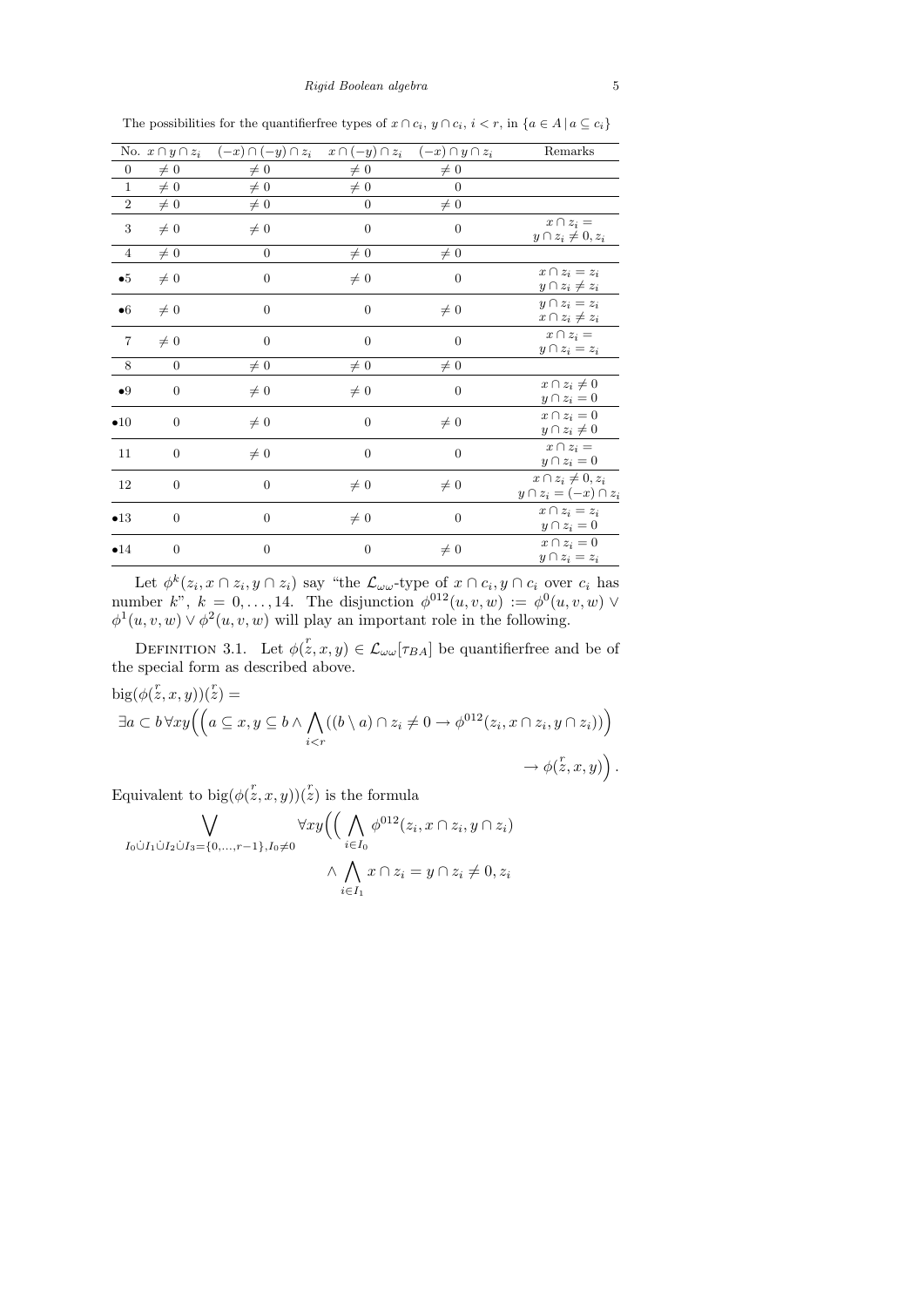6 H. Mildenberger

$$
\wedge \bigwedge_{i \in I_2} x \cap z_i = y \cap z_i = 0
$$
  

$$
\wedge \bigwedge_{i \in I_3} x \cap z_i = y \cap z_i = z_i \rightarrow \phi(\tilde{z}, x, y) \bigg),
$$

 $(\dot{\cup})$  denotes the disjoint union) which will be useful for the easy direction of (∗):

LEMMA 3.2. Let  $\mathfrak A$  be an atomless Boolean algebra. Let  $\mathfrak A \vDash \forall x \neq 0$  $Q_1y\,y \subseteq x$ , and  $\phi(\mathring{z},x,y)$  be as above. Then  $\mathfrak{A} \vDash \forall \mathring{z}$  (big( $\phi(\mathring{z},x,y)(\mathring{z}) \to$  $Q_1^2 xy \, \phi(\overset{r}{z},x,y)$ ).

Proof. Let  $\mathfrak{A} \models \text{big}(\phi(z, x, y))(c^r)$ . For  $i \in I_0$  take an uncountable set  $H_i \subseteq (0, c_i)$ <sub>24</sub> such that for any  $x \in H_i$  the relative complement  $c_i \setminus x \notin H_i$ . Let  $\langle h_{i,\alpha} | \alpha \in \omega_1 \rangle$  be an injective enumeration of a subset of  $H_i$ . Finally, for  $i \in I_1$  let  $H_i = \{d_i\}$  for some  $d_i$  with  $0 \subset d_i \subset c_i$ , for  $i \in I_2$  let  $H_i = \{0\},$ and for  $i \in I_3$  let  $H_i = \{c_i\}$ . Then

$$
H := \left\{ \bigcup \{ h_{i,\alpha} \mid i \in I_0 \} \cup \bigcup \{ d_i \mid i \in I_1 \} \cup \bigcup \{ c_i \mid i \in I_3 \} \middle| \alpha \in \omega_1 \right\}
$$

is an uncountable homogeneous set for  $\phi(\mathring{c}, x, y)$ .

Now for  $\mathfrak{B}$  as in Section 2, we shall prove the other direction of  $(*)$ . By the construction, it would suffice to show:

(\*\*) For any enumeration  $\overline{c}$  of the atoms in the subalgebra of  $\mathfrak{B}$  generated by  $z$ , if  $\mathfrak{B} \models \neg \text{big}(\phi(z, x, y))(z)$ , then  $\phi(z, x, y)$  is small in every  $\mathfrak{B}_{\alpha}$ with  $c \in B_{\alpha}$ .

Unfortunately, this is true only for  $\phi(\mathcal{C}, x, y)$  that do not forbid certain equalities of Boolean terms. We introduce some notation and then give a sketch of our proof of the hard direction of  $(*).$ 

We say briefly " $\phi(z, x, y)$  is valid" or just " $\phi$ " for " $\phi(z, x, y)$  is valid in all atomless Boolean algebras if the assignment of  $\overline{z}$  is an enumeration of the atoms in the subalgebra generated by  $\bar{z}^n$ .  $\phi(\bar{z}, x, y)$  is satisfiable or consistent if  $\neg \phi(\overset{r}{z}, x, y)$  is not valid.

For a given special  $\phi(\overset{r}{z}, x, y)$  set

$$
R(\phi) := \{ i < r \mid \phi \to x \cap z_i = y \cap z_i \text{ is not valid} \}.
$$

We will define two mappings s and enl from the set of all special  $\phi(z, x, y)$ into itself. The mapping s is a technical means used to prove enl(enl(s( $\phi$ )))  $\rightarrow$  enl(s( $\phi$ )) (Lemma 3.7) and  $\neg big(s(\phi)) \rightarrow \neg big(enl(s(\phi)))$  (Lemma 3.8). Lemma 3.9 says that  $(**)$  is true for formulas of the form enl $(s(\phi))$  for some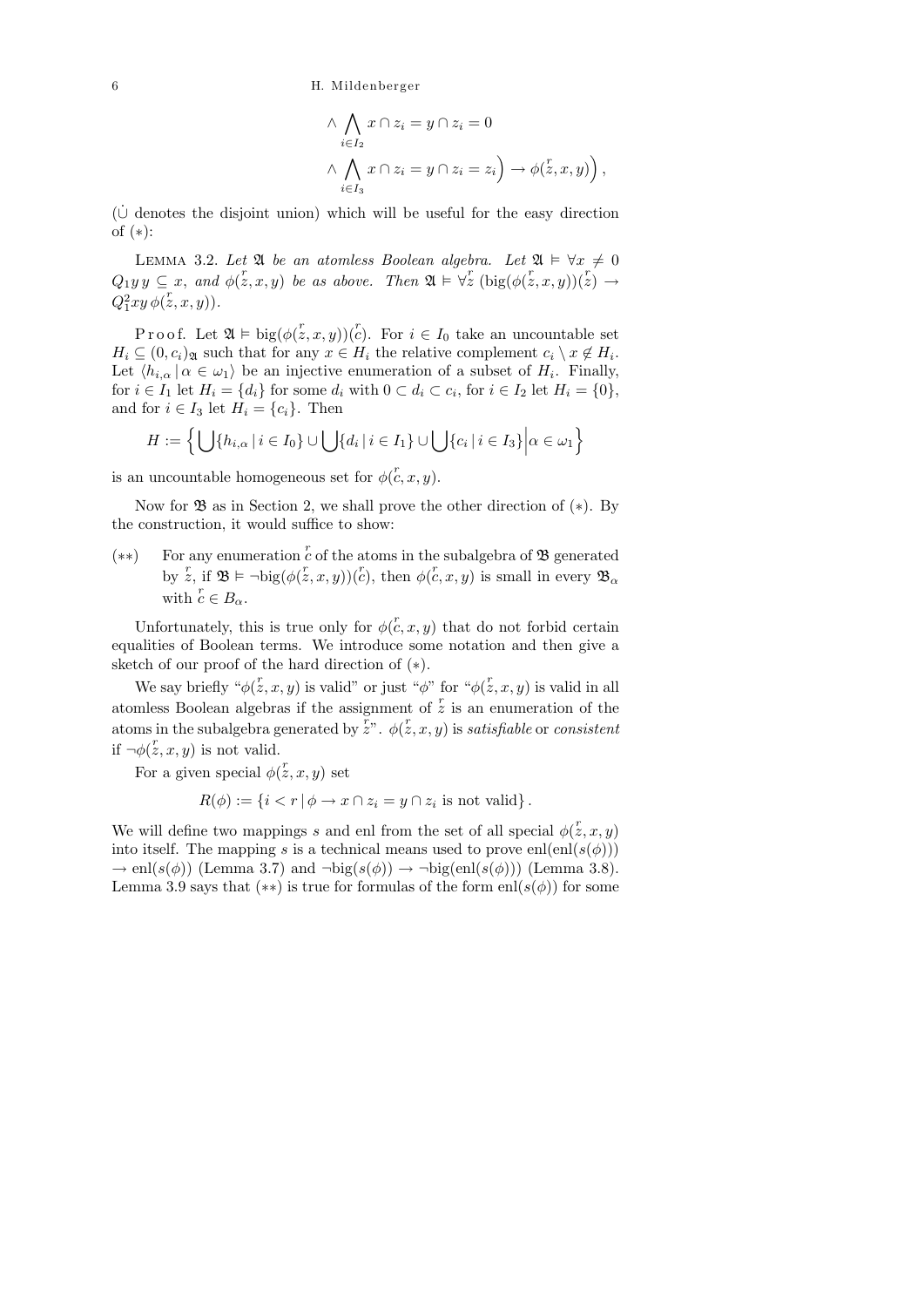special  $\phi$ . Hence we get from the construction and from 3.8

$$
\mathfrak{B} \vDash \neg \text{big}(s(\phi))(c) \to \neg Q_1^2 xy \text{ enl}(s(\phi))(c, x, y),
$$

whence  $s(\phi) \to \text{enl}(s(\phi))$  and the monotonicity of the quantifier  $Q_1^2$  imply

$$
\mathfrak{B}\vDash \neg\text{big}(s(\phi))(c^r) \to \neg Q_1^2xy \ s(\phi)(c,x,y)
$$

(Theorem 3.10). Using this result we prove by induction on  $card(R(\phi))$ , simultaneously for all special formulas  $\phi$ ,

$$
\mathfrak{B}\vDash \neg\text{big}(\phi)(\overset{r}{c})\rightarrow \neg Q_1^2xy\ \phi(\overset{r}{c},x,y)\,,
$$

which will finish the proof of (∗).

In order to simplify the notation, we often suppress the free variables  $(z, x, y)$  or  $(z_i, x \cap \overline{z_i}, y \cap z_i)$ .

DEFINITION 3.3 (The mapping s). For  $R \subseteq r = \{0, 1, \ldots, r-1\}$  and for  $\chi(z_i, x \cap z_i, y \cap z_i) \in \mathcal{L}_{\omega \omega}[\tau_{BA}]$  we define

$$
s_R(\chi(z_i, x \cap z_i, y \cap z_i)) := \begin{cases} \chi(z_i, x \cap z_i, y \cap z_i) & \text{if } i \notin R \text{ or} \\ \phi^{012}(z_i, x \cap z_i, y \cap z_i) \to \chi(z_i, x \cap z_i, y \cap z_i) \\ \text{is valid;} \\ \chi(z_i, x \cap z_i, y \cap z_i) \land x \cap z_i \neq y \cap z_i \\ \text{else.} \end{cases}
$$

Let  $S = \{\bigwedge_{i \leq r} \chi_{w,i}(z_i, x \cap z_i, y \cap z_i) | w \in W\}$  be a finite set such that for all  $w \in W$  the conjunction  $\bigwedge_{i \leq r} \chi_{w,i}(z_i, x \cap z_i, y \cap z_i)$  is satisfiable and  $\bigwedge_{i \leq r} \chi_{w,i}(z_i, x \cap z_i, y \cap z_i) \to \phi(\overline{z}, x, y)$  is valid, and such that for any satisfiable conjunction  $\delta = \bigwedge_{i \leq r} \chi'_i(z_i, x \cap z_i, y \cap z_i)$  such that  $\delta \to \phi(\zeta, x, y)$  is valid there is a  $w \in W$  with  $\bigwedge_{i \leq r} \chi'_i(z_i, x \cap z_i, y \cap z_i) \to \bigwedge_{i \leq r} \chi_{w,i}(z_i, x \cap z_i, y \cap z_i).$ We will call such a set S a set of representatives for  $\phi$ . Given such a set, let  $R = R(\phi)$  and define

$$
s(\phi(\overset{r}{z}, x, y)) = \bigvee_{w \in W} \bigwedge_{i < r} s_R(\chi_{w,i}(z_i, x \cap z_i, y \cap z_i))\,.
$$

If  $\models \neg \exists xy z \phi(z, x, y)$ , then let  $s(\phi(z, x, y))$  be any inconsistent formula.

A brief reflection shows that  $s(\phi)$  is well defined up to logical equivalence: Let  $S' = \{ \bigwedge_{i \leq r} \chi'_{w',i}(z_i, x \cap z_i, y \cap z_i) \, | \, w' \in W' \}$  be another set of representatives for  $\phi$ .

For  $\bigvee_{w'\in W'}\bigwedge_{i\leq r} s_R(\chi'_{w',i}) \to \bigvee_{w\in W}\bigwedge_{i\leq r} s_R(\chi_{w,i}),$  it suffices to show that for each  $w' \in W'$  there is some  $w \in W$  such that  $\bigwedge_{i \leq r} s_R(\chi'_{w',i}) \to$  $\bigwedge_{i \leq r} s_R(\chi_{w,i})$ . Let  $w' \in W'$  be given. Since S is a set of representatives for  $\phi$  there is a  $w \in W$  such that  $\bigwedge_{i \leq r} \chi'_{w',i} \to \bigwedge_{i \leq r} \chi_{w,i}$ , which is equivalent to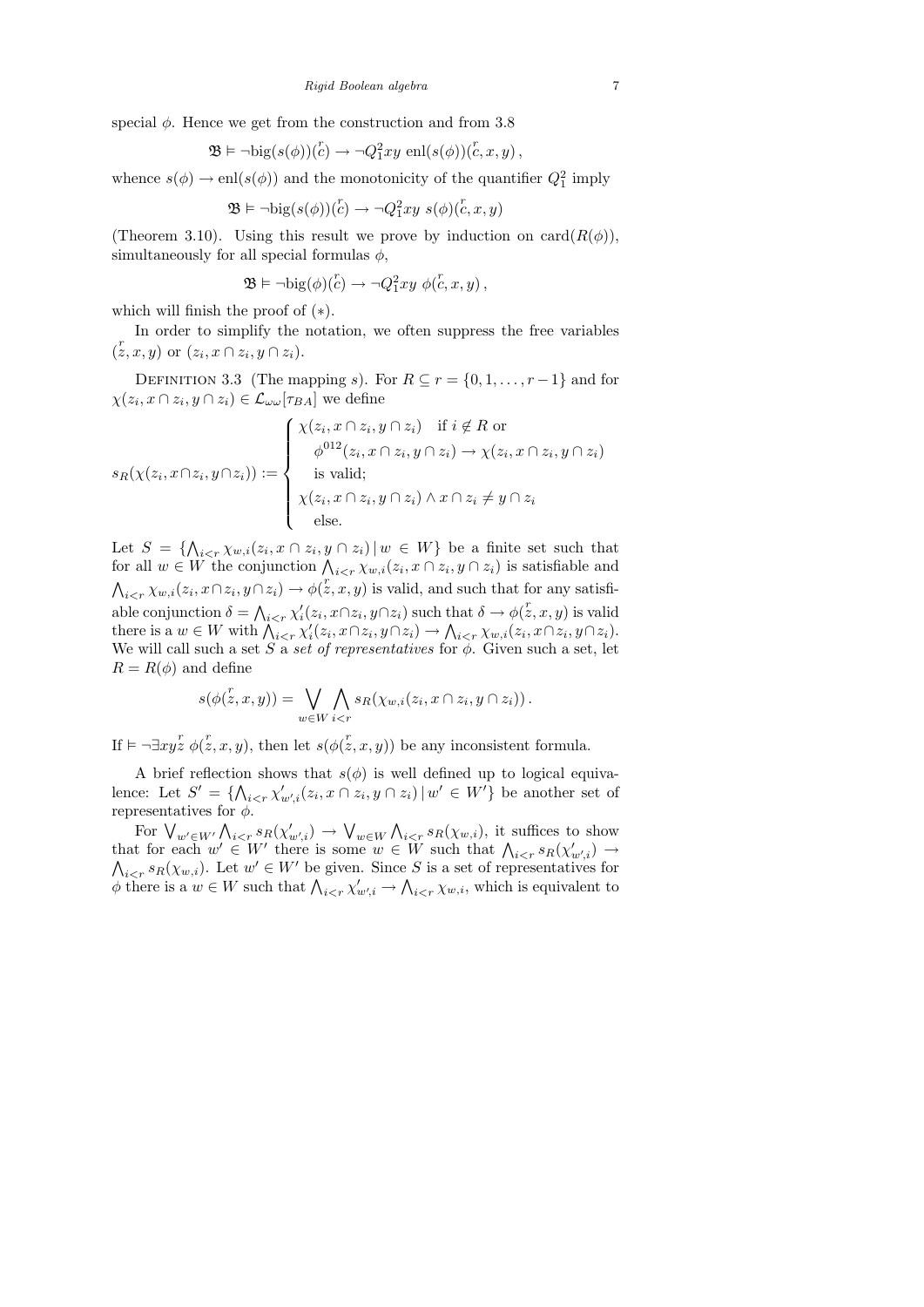## 8 H. Mildenberger

 $\chi'_{w',i} \to \chi_{w,i}$  for  $i < r$ . Immediately from the definition of  $s_R$ , if  $\chi'_{w',i} \to \chi_{w,i}$ , then  $s_R(\chi'_{w',i}) \to s_R(\chi_{w,i})$ . Hence  $\bigwedge_{i \leq r} s_R(\chi'_{w',i}) \to \bigwedge_{i \leq r} s_R(\chi_{w,i})$ .

The other direction follows by symmetry.

R e m a r k.  $s(\phi)$  may be unsatisfiable, e.g. for  $\phi = (x \cap z_0 = y \cap z_0 \wedge x \cap z_1 \subset$  $y\cap z_1)\vee(x\cap z_0\subset y\cap z_0\wedge x\cap z_1=y\cap z_1)\wedge\bigwedge_{i=0,1}x\cap z_i\neq z_i, 0\wedge\bigwedge_{i=0,1}y\cap z_i\neq z_i$  $z_i, 0 \wedge z_0 \cap z_1 = 0 \wedge z_0 \cup z_1 = 1.$ 

DEFINITION 3.4 (The mapping enl). For  $\chi(z_i, x \cap z_i, y \cap z_i) \in \mathcal{L}_{\omega \omega}[\tau_{BA}]$ we define

$$
\text{enl}(\chi(z_i, x \cap z_i, y \cap z_i)) := \begin{cases} \chi(z_i, x \cap z_i, y \cap z_i) \\ \forall (x \cap z_i = (-y) \cap z_i \land \exists x \chi(z_i, x \cap z_i, y \cap z_i) \\ \land \exists y \chi(z_i, x \cap z_i, y \cap z_i)) \\ \text{if } \phi^{012}(z_i, x \cap z_i, y \cap z_i) \rightarrow \chi(z_i, x \cap z_i, y \cap z_i) \\ \text{is not valid;} \\ \chi(z_i, x \cap z_i, y \cap z_i) \lor ((x \cap z_i = (-y) \cap z_i \\ \forall x \cap z_i = y \cap z_i) \land \exists x \chi(z_i, x \cap z_i, y \cap z_i) \\ \land \exists y \chi(z_i, x \cap z_i, y \cap z_i)) \\ \text{otherwise.} \end{cases}
$$

Let  $\{\bigwedge_{i \leq r} \chi_{w,i}(z_i, x \cap z_i, y \cap z_i) | w \in W\}$  be a set of representatives for  $\phi$ . Then set

$$
\mathrm{enl}(\phi(\overset{r}{z}, x, y)) = \bigvee_{w \in W} \bigwedge_{i < r} \mathrm{enl}(\chi_{w,i}(z_i, x \cap z_i, y \cap z_i))\,.
$$

If  $\models \neg \exists xy z^r \phi(z, x, y)$ , then let enl $(\phi(z, x, y))$  be any inconsistent formula.

From the fact that  $\chi'_{w',i} \to \chi_{w,i}$  implies  $\text{enl}(\chi'_{w',i}) \to \text{enl}(\chi_{w,i}),$  we conclude by an analogous consideration as above that enl $(\phi)$  is well-defined.

In order to apply Lemmas 2.2 and 2.3 we may replace  $\text{enl}(\phi(z, x, y))$  by an equivalent (with respect to the theory of atomless Boolean algebras) qf formula.

The next two lemmas collect some properties of s and enl that will be useful in the proofs of 3.7 and of 3.8.

LEMMA 3.5. Let  $\chi_s(z_i, x \cap z_i, y \cap z_i)$ ,  $s = 0, 1$ , be af and  $R \subseteq r$ .

(i)  $(\text{enl}(\chi_0) \vee \text{enl}(\chi_1)) \rightarrow \text{enl}(\chi_0 \vee \chi_1).$ 

(ii)  $(s_R(\chi_0) \vee s_R(\chi_1)) \rightarrow s_R(\chi_0 \vee \chi_1).$ 

For (iii), (iv) and (v), assume additionally that  $\chi_s(z_i, x \cap z_i, y \cap z_i)$ ,  $s = 0, 1$ , determine the same 1-type  $t(z_i, x \cap z_i)$  of  $x \cap z_i$  over  $z_i$  and of  $y \cap z_i$ over z<sup>i</sup> .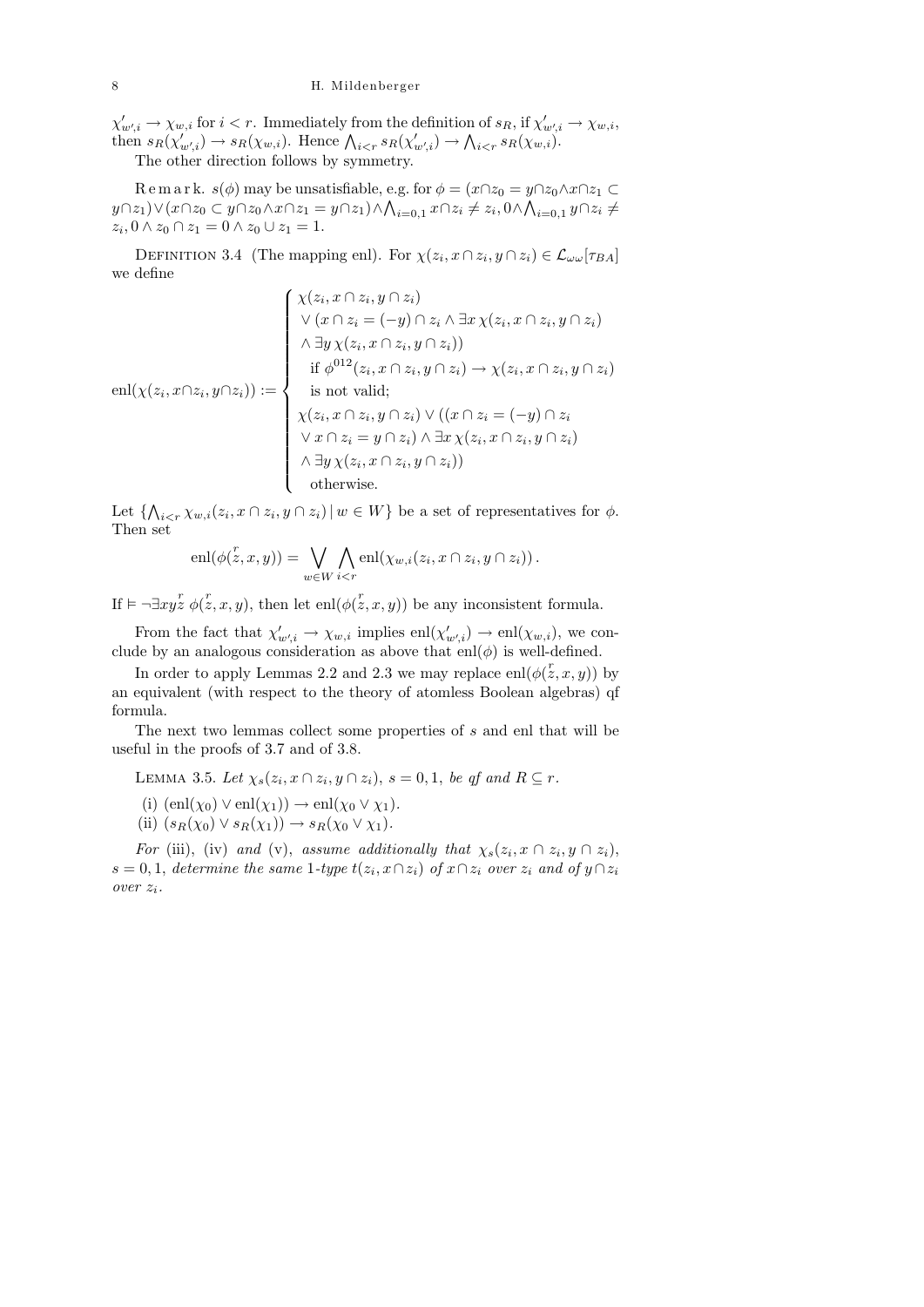(iii) Assume that, for  $s = 0, 1$ , if not  $\phi^{012}(z_i, x \cap z_i, y \cap z_i) \to \chi_s(z_i, x \cap z_i)$  $(z_i, y \cap z_i)$ , then  $\chi_s(z_i, x \cap z_i, y \cap z_i) \to x \cap z_i \neq y \cap z_i$ . Then  $(\text{enl}(\chi_0) \land$  $\text{enl}(\chi_1) \rightarrow \text{enl}(\chi_0 \wedge \chi_1).$ 

(iv)  $(s_R(\chi_0) \wedge s_R(\chi_1)) \rightarrow s_R(\chi_0 \wedge \chi_1).$ 

(v) Assume that  $\chi_s \to x \cap z_i = y \cap z_i$  for  $s = 0, 1$  if  $i \notin R$ . Then for any  $i < r$  the formula

 $(\text{enl}(s_R(\chi_0))(z_i, x \cap z_i, y \cap z_i) \wedge \text{enl}(s_R(\chi_1))(z_i, x \cap z_i, y \cap z_i))$  $\to \text{enl}(s_R(\chi_0 \wedge \chi_1))(z_i, x \cap z_i, y \cap z_i)$ 

is valid.

P r o o f. (i), (ii)  $\chi_s \to \chi_0 \vee \chi_1$  implies enl $(\chi_s) \to \text{enl}(\chi_0 \vee \chi_1)$  and  $s_R(\chi_s) \to s_R(\chi_0 \vee \chi_1).$ 

(iii) Define

 $\phi_{=}(z_i, x \cap z_i, y \cap z_i) := x \cap z_i = y \cap z_i \wedge t(z_i, x \cap z_i)$  and  $\phi_-(z_i, x \cap z_i, y \cap z_i) := x \cap z_i = (-y) \cap z_i \wedge t(z_i, x \cap z_i) \wedge t(z_i, y \cap z_i).$ 

C a se 1:  $\phi^{012} \to \chi_s$  for  $s = 0, 1$ . Then  $\phi^{012} \to \chi_0 \wedge \chi_1$  and enl $(\chi_0) \wedge$  $\text{enl}(\chi_1) = (\chi_0 \lor \phi_-\lor \phi_=) \land (\chi_1 \lor \phi_-\lor \phi_=) \leftrightarrow (\chi_0 \land \chi_1) \lor \phi_-\lor \phi_= = \text{enl}(\chi_0 \land \chi_1).$ 

C a se 2: Not  $\phi^{012} \to \chi_s$  for  $s = 0, 1$ . Then not  $\phi^{012} \to \chi_0 \wedge \chi_1$  and  $\text{enl}(\chi_0) \wedge \text{enl}(\chi_1) = (\chi_0 \vee \phi_-) \wedge (\chi_1 \vee \phi_-) \leftrightarrow (\chi_0 \wedge \chi_1) \vee \phi_- = \text{enl}(\chi_0 \wedge \chi_1).$ 

C a se 3:  $\phi^{012} \to \chi_0$  and not  $\phi^{012} \to \chi_1$ . Then not  $\phi^{012} \to \chi_0 \wedge \chi_1$  and  $enl(\chi_0) \wedge enl(\chi_1) = (\chi_0 \vee \phi_-\vee \phi_+) \wedge (\chi_1 \vee \phi_-) \leftrightarrow (\chi_0 \wedge \chi_1) \vee \phi_-\vee (\phi_+ \wedge \chi_1).$ Since by the assumption of (iii),  $\phi = \Delta \chi_1$  is not satisfiable, the latter formula is equivalent to  $(\chi_0 \wedge \chi_1) \vee \phi_- = \text{enl}(\chi_0 \wedge \chi_1).$ 

(iv) Assume  $i \in R$ , otherwise  $s_R$  does not change  $\chi_0, \chi_1, \chi_0 \wedge \chi_1$ .

C a s e 1:  $\phi^{012} \to \chi_s$  for  $s = 0, 1$ . Then  $\phi^{012} \to \chi_0 \wedge \chi_1$  and  $s_R(\chi_0) \wedge$  $s_R(\chi_1) = \chi_0 \wedge \chi_1 = s_R(\chi_0 \wedge \chi_1).$ 

C a s e 2: E.g. not  $\phi^{012} \to \chi_0$ . Then not  $\phi^{012} \to \chi_0 \wedge \chi_1$  and  $s_R(\chi_0) \wedge$  $s_R(\chi_1) = (\chi_0 \wedge x \cap z_i \neq y \cap z_i) \wedge s_R(\chi_1) \leftrightarrow (\chi_0 \wedge \chi_1) \wedge x \cap z_i \neq y \cap z_i =$  $s_R(\chi_0 \wedge \chi_1).$ 

(v) For  $i \in R$ , the assumptions for (iii) are true for  $\psi_s = s_R(\chi_s)$ . Hence by  $(iii)$  and  $(iv)$ ,

 $(\text{enl}(s_R(\chi_0))(z_i, x \cap z_i, y \cap z_i) \wedge \text{enl}(s_R(\chi_1))(z_i, x \cap z_i, y \cap z_i))$  $\rightarrow$  enl $(s_R(\chi_0 \wedge \chi_1))(z_i, x \cap z_i, y \cap z_i).$ 

For  $i \notin R$ , we have  $\chi_s \to x \cap z_i = y \cap z_i$  for  $s = 0, 1$  and hence  $\text{enl}(s_R(\chi_0)) \wedge$  $\text{enl}(s_R(\chi_1)) = (\chi_0 \vee \phi_-) \wedge (\chi_1 \vee \phi_-) \leftrightarrow (\chi_0 \wedge \chi_1) \vee \phi_- = \text{enl}(s_R(\chi_0 \wedge \chi_1)).$ 

LEMMA 3.6. Let  $\phi$  be special and satisfiable,  $R = R(\phi)$ , and let  $\{\bigwedge_{i \leq r} \chi_{w,i} \mid w \in W\}$  be a set of representatives for  $\phi$ .

(i) For any  $\bigwedge_{i \leq r} \chi'_i \to \bigvee_{w \in W} \bigwedge_{i \leq r} s_R(\chi_{w,i}),$  there is a  $w \in W$  such that  $\bigwedge_{i \leq r} \chi'_i \to \bigwedge_{i \leq r} s_R(\chi_{w,i}).$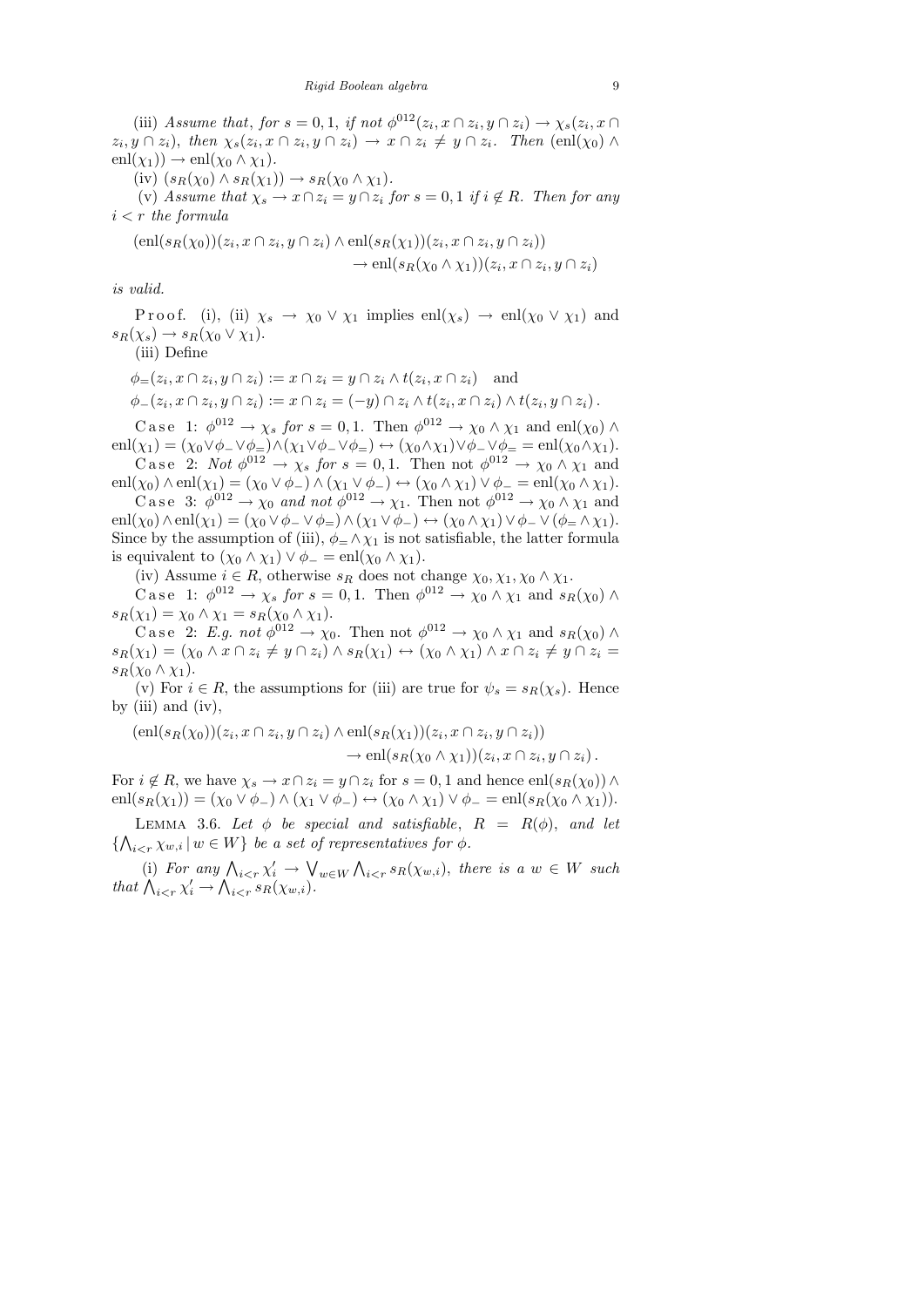(ii) enl $(s(\phi)) \leftrightarrow \bigvee_{w \in W} \bigwedge_{i \leq r} \text{enl}(s_R(\chi_{w,i})).$ 

(iii) For any  $\bigwedge_{i \leq r} \chi_i^{\overline{t}} \to \bigvee_{w \in W} \bigwedge_{i \leq r} \text{enl}(s_R(\chi_{w,i}))$ , there is a  $w \in W$ such that  $\bigwedge_{i \leq r} \chi'_i \to \bigwedge_{i \leq r} \text{enl}(s_R(\chi_{w,i}))$ .

Proof. We will first prove (iii). Then the proof of (i) which is similar but easier will be clear. Let  $\bigwedge_{i \leq r} \chi'_i(z_i, x \cap z_i, y \cap z_i)$  be consistent, otherwise one can take any  $w \in W$ .

For  $i < r$  there is an  $n_i$ ,  $0 < n_i < 15$ , and there are  $\hat{\chi}_{i,0}, \ldots, \hat{\chi}_{i,n_i-1} \in \mathbb{R}^{14}$ , such that  $\{\phi^0,\ldots,\phi^{14}\}\$  such that

$$
\bigwedge_{i < r} \chi'_i(z_i, x \cap z_i, y \cap z_i) \leftrightarrow \bigwedge_{i < r} (\widehat{\chi}_{i,0} \vee \ldots \vee \widehat{\chi}_{i,n_i-1})(z_i, x \cap z_i, y \cap z_i).
$$

We will show the claim by induction on  $\prod_{i \leq r} n_i$ .

C a s e  $\prod_{i < r} n_i = 1$ . Take an atomless Boolean algebra  $\mathfrak{A}$  and  $c \in A$  such that  $c$  is an enumeration of all the atoms in the generated subalgebra. Take  $a, b \in A$  such that  $\mathfrak{A} \models \bigwedge_{i \leq r} \chi'_i(c_i, a \cap c_i, b \cap c_i)$ . Then there is some  $w \in W$ with  $\mathfrak{A} \models \bigwedge_{i \leq r} \text{enl}(s_R(\chi_{w,i}(c_i, a \cap c_i, b \cap c_i)))$ . Since  $\bigwedge_{i \leq r} \chi'_i(z_i, x \cap z_i, y \cap z_i)$ defines an  $\mathcal{L}_{\omega \omega}$ -2-type of  $(x, y)$  over  $\overline{z}$ , we have  $\bigwedge_{i \leq r} \chi'_i(z_i, x \cap z_i, y \cap z_i) \to$  $\bigwedge_{i \leq r} \mathrm{enl}(s_R(\chi_{w,i}(z_i, x \cap z_i, y \cap z_i))).$ 

Induction step. We consider the step from  $\prod_{i \leq r} n_i$  to  $(n_0 + 1)$  $\times \prod_{0 \leq i \leq r} n_i$ , the other cases are similar.

$$
(\widehat{\chi}_{0,0} \vee \ldots \vee \widehat{\chi}_{0,n_0}) \wedge \bigwedge_{0 < i < r} \chi'_i \leftrightarrow \left(\widehat{\chi}_{0,0} \wedge \bigwedge_{0 < i < r} \chi'_i\right) \vee \left((\widehat{\chi}_{0,1} \vee \ldots \vee \widehat{\chi}_{0,n_0}) \wedge \bigwedge_{0 < i < r} \chi'_i\right).
$$

By induction hypothesis there are  $w', w'' \in W$  such that

$$
\widehat{\chi}_{0,0} \wedge \bigwedge_{0 < i < r} \chi'_i \to \bigwedge_{i < r} \text{enl}(s_R(\chi_{w',i})),
$$
\n
$$
(\widehat{\chi}_{0,1} \vee \ldots \vee \widehat{\chi}_{0,n_0}) \wedge \bigwedge_{0 < i < r} \chi'_i \to \bigwedge_{i < r} \text{enl}(s_R(\chi_{w'',i})).
$$

Thus we have

$$
\left( \left( \widehat{\chi}_{0,0} \land \bigwedge_{0 < i < r} \chi'_i \right) \lor \left( (\widehat{\chi}_{0,1} \lor \dots \lor \widehat{\chi}_{0,n_0}) \land \bigwedge_{0 < i < r} \chi'_i \right) \right) \to \\
\left( \text{enl}(s_R(\chi_{w',0})) \lor \text{enl}(s_R(\chi_{w'',0})) \right) \land \bigwedge_{0 < i < r} \left( \text{enl}(s_R(\chi_{w',i})) \land \text{enl}(s_R(\chi_{w'',i})) \right).
$$

Note that in the last conjunction we get "and" and not only "or", because

$$
\bigwedge_{0
$$

as the situation below any  $z_i$  is independent of the situation below the other  $z_i$ .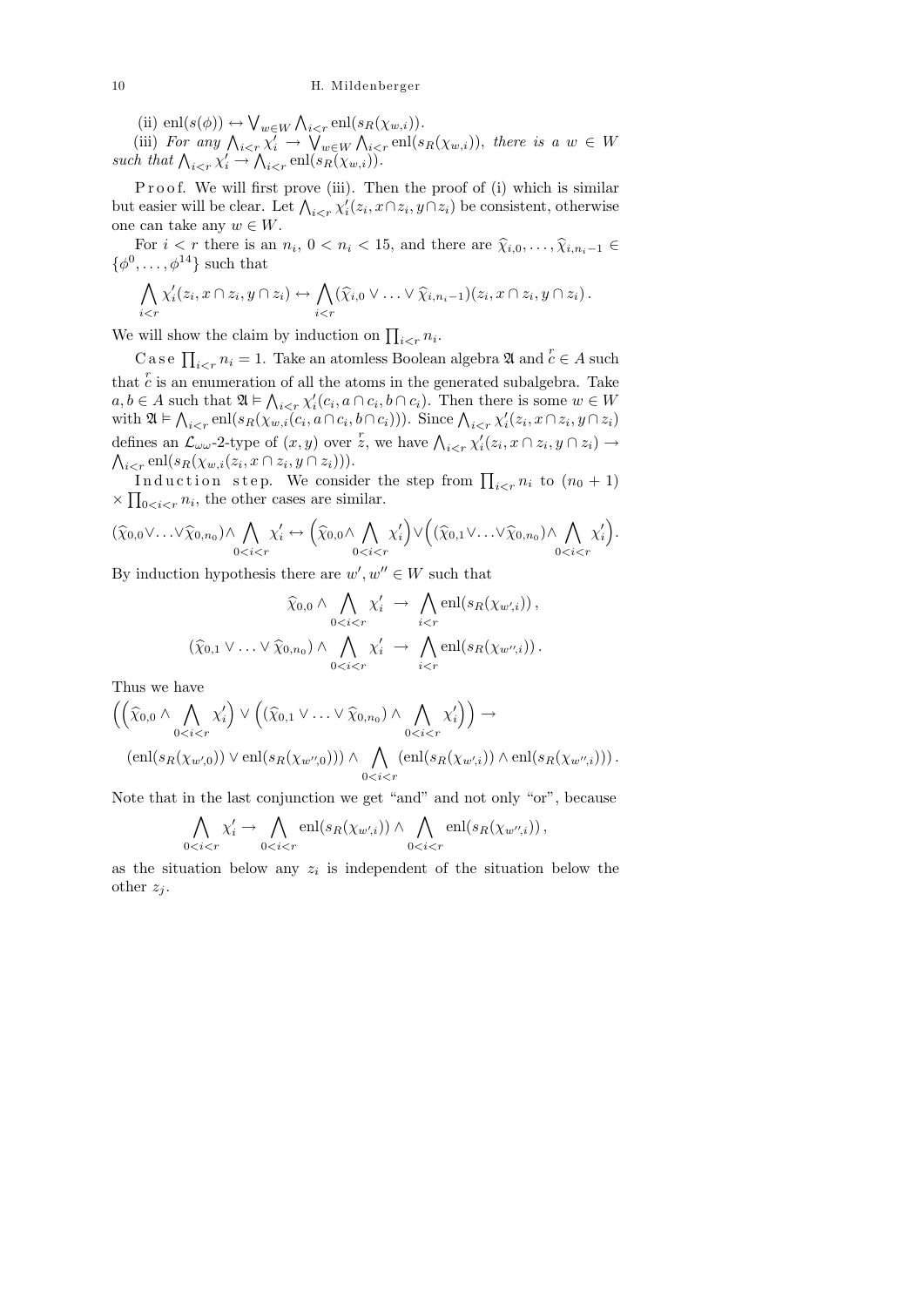From  $3.5(i)$ , (ii) and (v) we get

$$
\left(\widehat{\chi}_{0,0} \wedge \bigwedge_{0 < i < r} \chi'_i\right) \vee \left((\widehat{\chi}_{0,1} \vee \ldots \vee \widehat{\chi}_{0,n_0}) \wedge \bigwedge_{0 < i < r} \chi'_i\right) \rightarrow \operatorname{enl}(s_R(\chi_{w',0} \vee \chi_{w'',0})) \wedge \bigwedge_{0 < i < r} \operatorname{enl}(s_R(\chi_{w',i} \wedge \chi_{w'',i})) .
$$

Since  $\{\bigwedge_{i \leq r} \chi_{w,i}(z_i, x \cap z_i, y \cap z_i) | w \in W\}$  is a set of representatives for  $\phi(z, x, y)$  and since  $w', w'' \in W$ , we have  $(\chi_{w',0} \vee \chi_{w'',0}) \wedge \bigwedge_{0 \leq i \leq r} (\chi_{w',i} \wedge$  $(\chi_{w''i}) \to \phi$  and there is a  $w \in W$  such that

$$
(\chi_{w',0} \vee \chi_{w'',0}) \wedge \bigwedge_{0
$$

For such a w we have

$$
\operatorname{enl}(s_R(\chi_{w',0} \vee \chi_{w'',0})) \wedge \bigwedge_{0 \le i \le r} \operatorname{enl}(s_R(\chi_{w',i} \wedge \chi_{w'',i})) \to \bigwedge_{i \le r} \operatorname{enl}(s_R(\chi_{w,i}))
$$

and thus the induction step is complete and (iii) is shown.

(ii) Assume  $s(\phi)$  is satisfiable, otherwise both sides are not satisfiable. Let  $S = \{\bigwedge_{i \leq r} \chi_{w,i} | w \in W\}$  be a set of representatives for  $\phi$ , and  $S' =$  $\{\bigwedge_{i\leq r}\chi'_{w',i}\,|\,w'\in W'\}$  be a set of representatives for  $s(\phi) = \bigvee_{w\in W}\bigwedge_{i\leq r}$  $s_R(\chi_{w,i})$  such that  $W' \supseteq \widehat{W} := \{w \in W \mid \bigwedge_{i \leq r} s_R(\chi_{w,i})\}$  is satisfiable and  $\chi'_{w',i} = s_R(\chi_{w,i})$  for  $w \in W$ .

By definition,  $\text{enl}(s_R(\phi)) = \bigvee_{w' \in W'} \bigwedge_{i \leq r} \text{enl}(\chi'_{w',i})$ . By (i), for any  $w' \in W'$  there is some  $w \in W$  such that  $\bigwedge_{i \leq r} \chi'_{w',i} \to \bigwedge_{i \leq r} s_R(\chi_{w,i})$  and hence  $\bigwedge_{i \leq r} \text{enl}(\chi'_{w',i}) \to \bigwedge_{i \leq r} \text{enl}(s_R(\chi_{w,i}))$ . Thus  $\text{enl}(s(\phi)) \to \bigvee_{w \in W} \bigwedge_{i \leq r}$ enl $(s_R(\chi_{w,i}))$ . The other direction follows immediately from the choice of  $S'$  and the definition of enl.

LEMMA 3.7. Let  $\phi$  be a special formula. Then enl(enl(s( $\phi$ ))  $\leftrightarrow$  enl(s( $\phi$ )).

P r o o f. Assume  $s(\phi)$  is satisfiable, otherwise both sides are not satisfiable. Let S, W be as above and  $S'' = \{ \bigwedge_{i \leq r} \chi''_{w'',i} \mid w'' \in W'' \}$  be a set of representatives for enl( $s(\phi)$ ). By definition, enl(enl( $s(\phi)$ )) =  $\bigvee_{w'' \in W''} \bigwedge_{i \leq r} \{ \bigvee_{w'',i} w'' \in W'' \text{ we have } \bigwedge_{i \leq r} \chi''_{w'',i} \to \text{enl}(s(\phi))$ , hence by 3.6(ii),  $\bigwedge_{i \leq r} \chi''_{w'',i} \to \bigvee_{w \in W} \bigwedge_{i \leq r} \text{enl}(s_R(\chi_{w,i}))$ . By 3.6(iii) there is some  $w \in$ W such that  $\bigwedge_{i \leq r} \chi''_{w'',i} \to \bigwedge_{i \leq r} \text{enl}(s_R(\chi_{w,i}))$ , whence  $\bigwedge_{i \leq r} \text{enl}(\chi''_{w'',i})$ <br> $\bigwedge_{i \leq r} \text{enl}(\text{enl}(s_R(\chi_{w,i})))$ . It is easy to check that for qf  $\chi(z_i, x \cap z_i, y \cap z_i)$  $) \rightarrow$  $_{i enl(enl(s<sub>R</sub>( $\chi_{w,i}$ ))). It is easy to check that for qf  $\chi(z_i, x \cap z_i, y \cap z_i)$  by$ definition

$$
enl(enl(\chi(z_i, x \cap z_i, y \cap z_i))) \to enl(\chi(z_i, x \cap z_i, y \cap z_i)).
$$

Therefore  $\bigwedge_{i \leq r} \text{enl}(\chi''_{w'',i}) \to \bigwedge_{i \leq r} \text{enl}(s_R(\chi_{w,i}))$ , and putting things together yields  $\bigvee_{w'' \in W''} \bigwedge_{i \leq r} \text{enl}(\chi''_{w'',i}) \to \bigvee_{w \in W} \bigwedge_{i \leq r} \text{enl}(s_R(\chi_{w,i}))$ , and, by 3.6(ii),  $\bigvee_{w'' \in W''} \bigwedge_{i \leq r} \text{enl}(\chi''_{w'',i}) \to \text{enl}(s(\phi)).$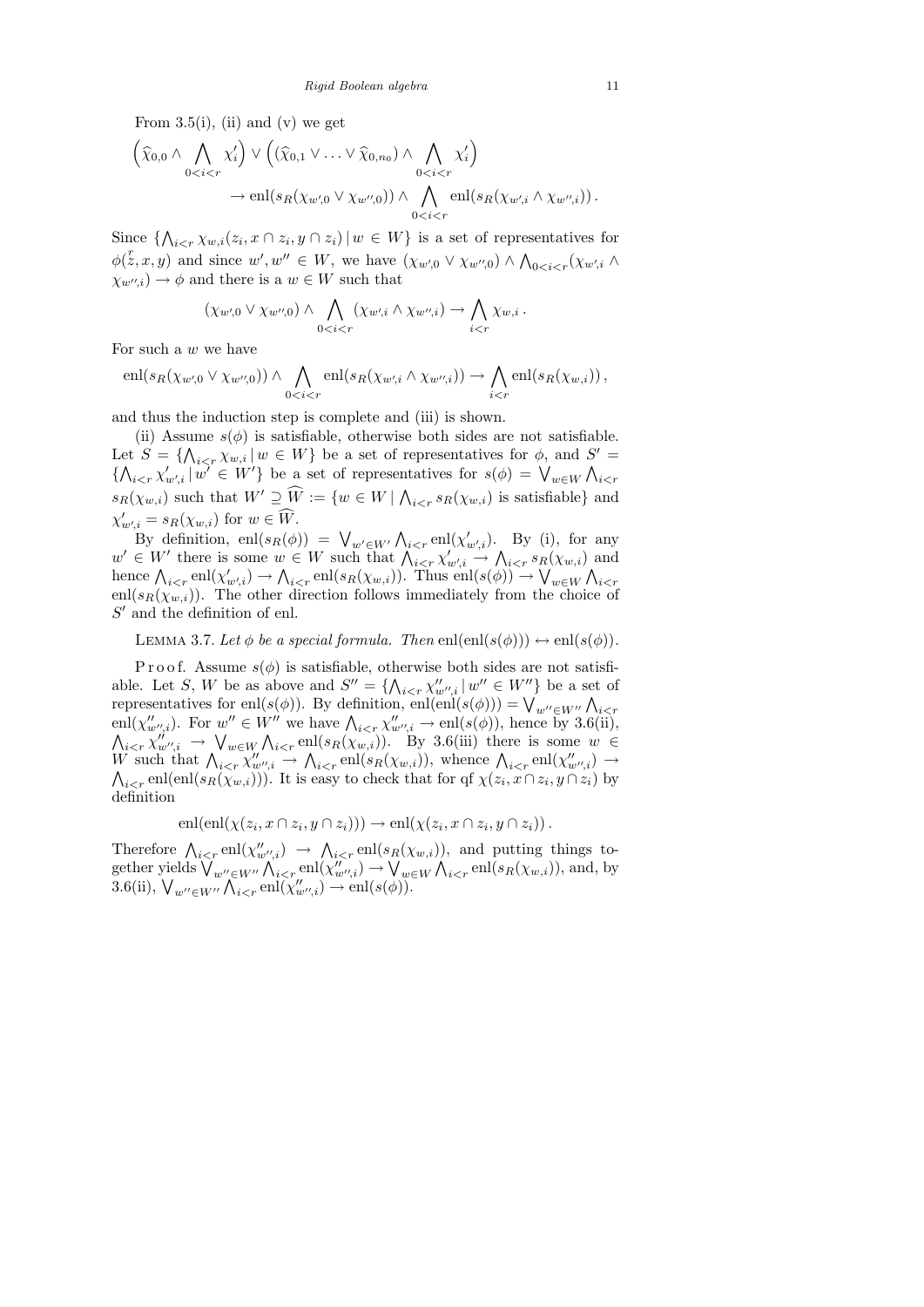The other direction is obvious.

LEMMA 3.8.  $\neg big(s(\phi)) \rightarrow \neg big(en(s(\phi)))$  is valid for special  $\phi$ .

P r o o f. Let  $\mathfrak A$  be any atomless Boolean algebra. Assume  $\mathfrak A$   $\models$ big(enl(s( $\phi(\bar{z}, x, y)$ )))(c). We show that  $\mathfrak{A} \models \text{big}(s(\phi(\bar{z}, x, y)))(\bar{c})$ . Since the 1-types of x and of y over c are determined by  $\mathfrak{A} \models \exists y \text{ enl}(s(\phi(\mathcal{C}, x, y)))$ and  $\mathfrak{A} \models \exists x \operatorname{enl}(s(\phi(\mathcal{C}, x, y))),$  there is just one pair  $(I_2, I_3)$  such that

$$
\mathfrak{A} \models \bigvee_{\{(I_0,I_1)|I_0 \cup I_1 \cup I_2 \cup I_3 = \{0,\ldots,r-1\}, I_0 \neq 0\}} \forall xy
$$
  

$$
\Big(\Big(\bigwedge_{i \in I_0} \phi^{012}(c_i, x \cap c_i, y \cap c_i) \wedge \bigwedge_{i \in I_1} x \cap c_i = y \cap c_i \neq 0, c_i
$$
  

$$
\wedge \bigwedge_{i \in I_2} x \cap c_i = y \cap c_i = 0 \wedge \bigwedge_{i \in I_3} x \cap c_i = y \cap c_i = c_i \Big) \rightarrow \text{enl}(s(\phi(\overline{c}, x, y)))\Big).
$$

Take  $I_0 \subseteq$ -maximal such that

$$
\mathfrak{A} \models \forall xy \Big( \Big( \bigwedge_{i \in I_0} \phi^{012}(c_i, x \cap c_i, y \cap c_i) \land \bigwedge_{i \in I_1} x \cap c_i = y \cap c_i \neq 0, c_i
$$
  

$$
\land \bigwedge_{i \in I_2} x \cap c_i = y \cap c_i = 0 \land \bigwedge_{i \in I_3} x \cap c_i = y \cap c_i = c_i \Big) \rightarrow \text{enl}(s(\phi(\mathcal{C}, x, y))) \Big).
$$

Let  $R = R(\phi)$  and  $\{\bigwedge_{i \leq r} \chi_{w,i} \mid w \in W\}$  be a set of representatives for  $\phi$ . By 3.6(ii) and (iii) there is a  $w \in W$  such that

$$
\mathfrak{A} \models \forall xy \Big( \Big( \bigwedge_{i \in I_0} \phi^{012}(c_i, x \cap c_i, y \cap c_i) \land \bigwedge_{i \in I_1} x \cap c_i = y \cap c_i \neq 0, c_i
$$
  

$$
\land \bigwedge_{i \in I_2} x \cap c_i = y \cap c_i = 0 \land \bigwedge_{i \in I_3} x \cap c_i = y \cap c_i = c_i \Big)
$$
  

$$
\rightarrow \bigwedge_{i \in I} \text{enl}(s_R(\chi_{w,i}(c_i, x \cap c_i, y \cap c_i))) \Big).
$$

We claim that also

$$
\mathfrak{A} \models \forall xy \Big( \Big( \bigwedge_{i \in I_0} \phi^{012}(c_i, x \cap c_i, y \cap c_i) \land \bigwedge_{i \in I_1} x \cap c_i = y \cap c_i \neq 0, c_i
$$
  

$$
\land \bigwedge_{i \in I_2} x \cap c_i = y \cap c_i = 0 \land \bigwedge_{i \in I_3} x \cap c_i = y \cap c_i = c_i \Big)
$$
  

$$
\rightarrow \bigwedge_{i < r} s_R(\chi_{w,i}(c_i, x \cap c_i, y \cap c_i)) \Big).
$$

Indeed, by the definition of enl we have for any  $s_R(\chi_{w,i}(z_i, x \cap z_i, y \cap z_i))$ : For  $i \in I_0$ , if  $\phi^{012} \to \text{enl}(s_R(\chi_{w,i}))$ , then  $\phi^{012} \to s_R(\chi_{w,i})$ . For  $i \in I_2$ , if  $x \cap z_i = y \cap z_i = 0 \longrightarrow \text{enl}(s_R(\chi_{w,i}))$ , then  $x \cap z_i = y \cap z_i = 0 \longrightarrow s_R(\chi_{w,i}).$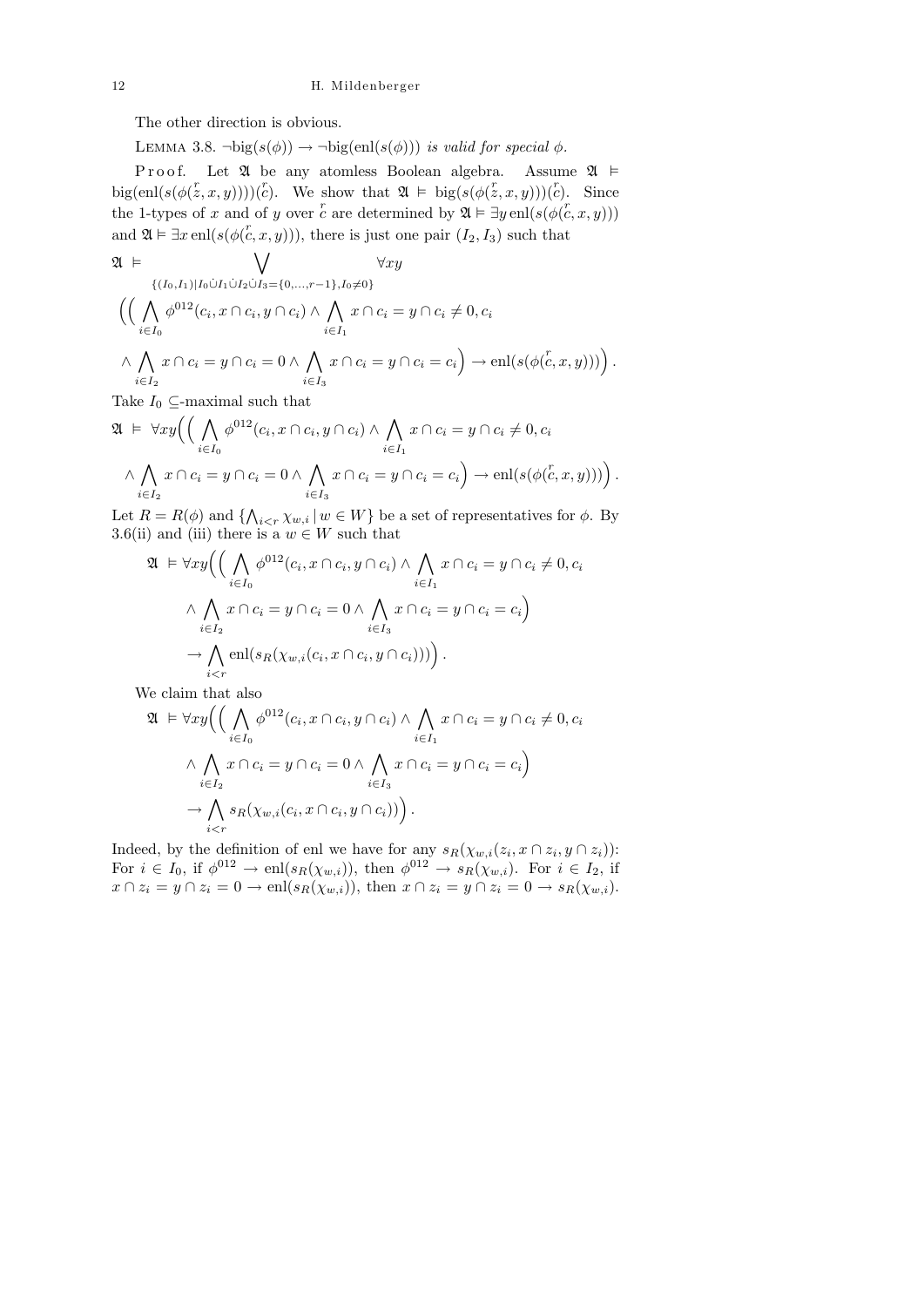For  $i \in I_3$ , if  $x \cap z_i = y \cap z_i = z_i \rightarrow \text{enl}(s_R(\chi_{w,i}))$ , then  $x \cap z_i = y \cap z_i = z_i$  $z_i \rightarrow s_R(\chi_{w,i}).$ 

For  $i \in I_1$  the formula  $x \cap z_i = y \cap z_i \neq 0, z_i \wedge enl(s_R(\chi_{w,i})) \wedge \neg s_R(\chi_{w,i})$ is consistent only if  $\phi^{012} \to s_R(\chi_{w,i})$ . But then we could take  $I'_0 := I_0 \cup \{i\}$ and  $I'_1 = I_1 \setminus \{i\}$  and replace  $(I_0, I_1)$  by  $(I'_0, I'_1)$ , which contradicts the maximality of  $I_0$ .

Now we are ready to prove  $(**)$  for special formulas of the form  $s(\phi)$ .

LEMMA 3.9. Let  $\phi$  be special and  $\overline{c} \in B$  be an r-tuple that consists of atoms in the generated subalgebra.

(i) If  $\neg \text{big}(\phi)$  and enl $(\phi) \to \phi$  are valid, then for any  $\alpha$  with  $c \in B_{\alpha}$  the relation  $\phi(c, x, y)$  is small in  $\mathfrak{B}_{\alpha}$ .

(ii) If  $\neg \text{big}(s(\phi))$  is valid, then for any  $\alpha$  with  $c \in B_\alpha$  the relation  $\operatorname{enl}(s(\phi(\overset{r}{c}, x, y)))$  is small in  $\mathfrak{B}_{\alpha}$ .

Proof. (i) Let  $\mathfrak{B} \models \neg \text{big}(\phi(z,x,y))(c^r)$  and  $c \in B_\alpha$  be atoms in the generated subalgebra. Set  $\mathfrak{B}_{\alpha} = \mathfrak{A}$ , and let  $M \neq \emptyset$  be a maximally homogeneous set for  $\phi(c, x, y)$  in  $\mathfrak{A}$ , and  $(a, b)_A \in P(A)$ , i.e.  $(a, b)_A$  is an interval in  $\mathfrak{A}$ . Take  $(a',b')_A \leq (a,b)_A$  such that there is just one  $i \in r$ , say  $i_0$ , with  $(b' \setminus a') \subseteq c_i$  and  $c_i \cap a' \neq 0$  and  $b' \cap c_i \neq c_i$ . We assume **B** (and also **2** and  $\mathcal{P}(\omega)$  satisfy

$$
\forall x \in (a', b')(\exists y \, \phi(\overset{r}{z}, x, y) \land \exists y \, \phi(\overset{r}{z}, y, x))(\overset{r}{c}),
$$

for otherwise  $(a', b')_A \in D_A(M, \phi(\mathcal{C}, x, y), 1, 0)$ .

Since  $\mathfrak{B} \models \neg \text{big}(\phi)(c)$ , we have  $(a',b')_A \cap M \neq (a',b')_A$ . We fix a  $d \in$  $(a',b')_A \setminus M$  and an  $m \in M$  such that  $\mathfrak{A} \models \neg \phi(c,d,m) \vee \neg \phi(c,m,d)$ , say  $\mathfrak{A} \models \neg \phi(c, d, m)$ , and show that there is an  $(a'', b'')_A \leq (a', b')_A$  such that for any  $x \in (a'', b'')_{\mathcal{P}(\omega)}$  we have  $x \in M$  or  $\mathcal{P}(\omega) \models \neg \phi(c, x, m)$ .

Then (i) will be proved, because such an  $(a'', b'')_A$  is in  $D_A(M, \phi(\mathcal{C}, x, y))$ , 1, 0). Fix a set  $\{\bigwedge_{i \leq r} \chi_{w,i} | w \in W\}$  of representatives for  $\phi$ .

CLAIM.  $d \cap c_{i_0} \neq c_{i_0} \setminus m$ .

Proof.  $\phi(z, x, y) = \bigvee_{w \in W} \bigwedge_{i \leq r} \chi_{w,i}(z_i, x \cap z_i, y \cap z_i), \text{ w.l.o.g. } W =$  $\{0, 1, \ldots, s-1\}$ . Hence  $\mathfrak{A} \models \bigwedge_{w \in W} \bigvee_{i \leq r} \neg \chi_{w,i}(c_i, d \cap c_i, m \cap c_i)$ , say for  $w = 0, 1, \ldots, s' - 1$ 

$$
\mathfrak{A} \vDash \bigvee_{i < r, i \neq i_0} \neg \chi_{w,i}(c_i, d \cap c_i, m \cap c_i),
$$

and for  $w = s', s' + 1, \ldots, s - 1$ 

$$
\mathfrak{A} \vDash \bigwedge_{i < r, i \neq i_0} \chi_{w,i}(c_i, d \cap c_i, m \cap c_i) \land \neg \chi_{w,i_0}(c_{i_0}, d \cap c_{i_0}, m \cap c_{i_0}).
$$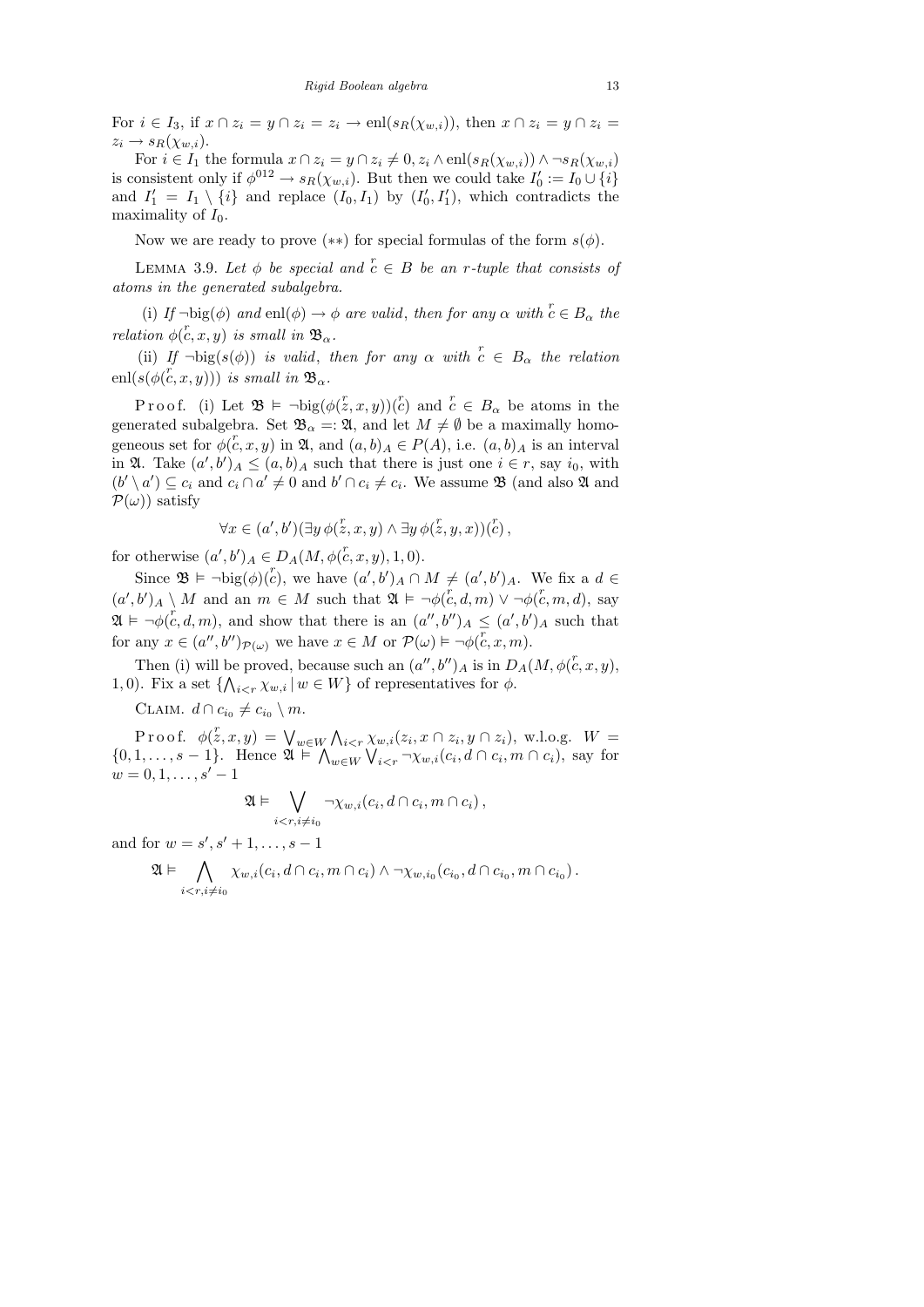We may assume  $s > 0$  and  $s' \leq s - 1$ , because otherwise  $(a', b')_A \in$  $D_A(M, \phi(\mathcal{k}, x, y), 1, 0)$ . Since

$$
\mathfrak{A} \vDash \forall xy \Big( \Big( \bigwedge_{s' \leq w < s} \bigwedge_{i < r, i \neq i_0} \chi_{w,i}(c_i, x \cap c_i, y \cap c_i) \Big) \to \phi(\zeta, y, x) \Big),
$$
\n
$$
\wedge \bigvee_{s' \leq w < s} \chi_{w,i_0}(c_{i_0}, x \cap c_{i_0}, y \cap c_{i_0}) \Big) \to \phi(\zeta, y, x) \Big),
$$

we have

$$
\mathfrak{A} \vDash \forall xy \Big( \Big( \bigwedge_{s' \leq w < s} \bigwedge_{i < r, i \neq i_0} \chi_{w,i}(c_i, x \cap c_i, y \cap c_i) \Big) \times \Big( \bigvee_{s' \leq w < s} \chi_{w,i_0}(c_{i_0}, x \cap c_{i_0}, y \cap c_{i_0}) \vee (x \cap c_{i_0} = (-y) \cap c_{i_0}) \Big)
$$
\n
$$
\wedge \exists x \, \chi_{w,i_0}(c_{i_0}, x \cap c_{i_0}, y \cap c_{i_0}) \wedge \exists y \, \chi_{w,i_0}(c_{i_0}, x \cap c_{i_0}, y \cap c_{i_0}) \Big) \Big)
$$
\n
$$
\rightarrow \text{enl}(\phi(\mathcal{C}, x, y)) \Big).
$$

By the assumptions on  $\phi(\bar{z}, x, y)$  and on  $\bar{c}$  there is just one 1-type of  $x \cap c_{i_0}$ over  $c_{i_0}$  consistent with  $\phi(\bar{c}, x, y)$  such that for every  $w \in W$  the formula  $\exists y \chi_{w,i_0}(c_{i_0}, x \cap c_{i_0}, y \cap c_{i_0})$  is implied by this type. The same holds for the 1-type of  $y \cap c_{i_0}$  over  $c_{i_0}$ , which coincides with the 1-type of  $x \cap c_{i_0}$  over  $c_{i_0}$ , and the formula  $\exists x \chi_{w,i_0}(c_{i_0}, x \cap c_{i_0}, y \cap c_{i_0})$ . Since  $m \cap c_{i_0}$  and  $d \cap c_{i_0}$  have this 1-type, we get

$$
\mathfrak{A} \vDash \exists x \bigvee_{s' \leq w < s} \chi_{w, i_0}(c_{i_0}, x \cap c_{i_0}, m \cap c_{i_0})
$$
\n
$$
\wedge \exists y \bigvee_{s' \leq w < s} \chi_{w, i_0}(c_{i_0}, d \cap c_{i_0}, y \cap c_{i_0}).
$$

Note that  $\mathfrak{A} \models \neg \phi(\bar{c}, d, m)$  and  $\phi$  is equivalent to enl $(\phi)$ . Therefore  $d \cap c_{i_0} \neq$  $c_{i_0} \setminus m$  and the claim is proved.

We now give  $(a'', b'')_A$  case by case.

Case 1:  $d \cap c_{i_0} \neq m \cap c_{i_0}$ . Then

$$
\mathfrak{A}\vDash \bigvee_{i=0,1,2,4,8} \phi^i(c_{i_0},d\cap c_{i_0},m\cap c_{i_0}).
$$

Assume that  $\mathfrak{A} \models \phi^i(c_{i_0}, d \cap c_{i_0}, m \cap c_{i_0}).$ 

If  $i = 0$  or  $i = 2$ , take an e' such that  $0 \subset e' \subset c_{i_0} \cap m \cap (-d)$ , and  $(a'', b'')_A = (d, b' \setminus e')_A$ . If  $i = 1$  or  $i = 8$ , take  $(a'', b'')_A = (a', d)_A$ . Finally, if  $i = 4$ , take  $(a'', b'')_A = (d, b')_A$ .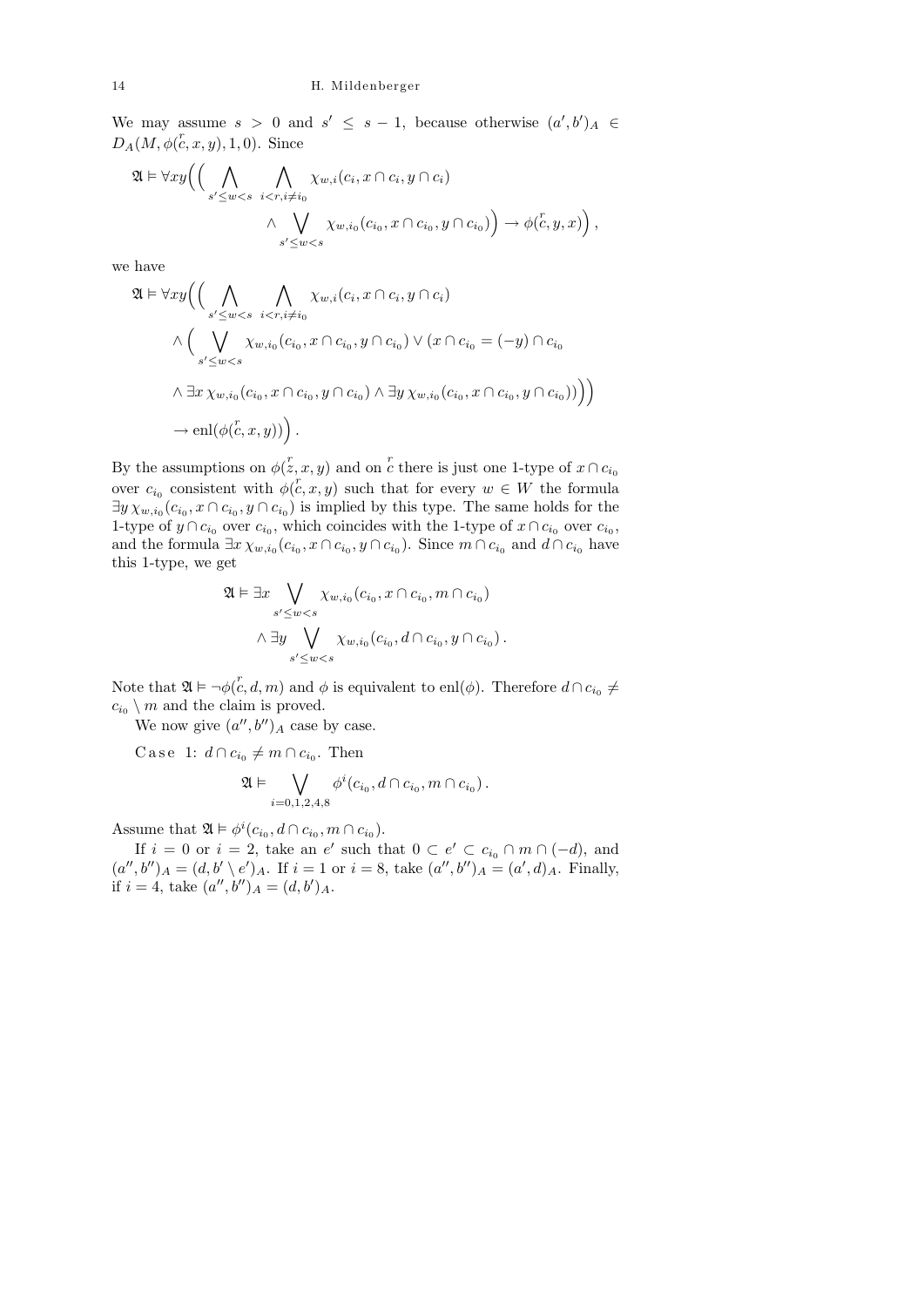Then, in each subcase, for any  $x \in (a'', b'')_{\mathcal{P}(\omega)}$  we have

$$
\mathcal{P}(\omega) \models \text{tp}(x, m/\overset{r}{c}) = \text{tp}(d, m/\overset{r}{c}) \text{ and hence } \mathcal{P}(\omega) \models \neg \phi(\overset{r}{c}, x, m).
$$

Case 2: 
$$
d \cap c_{i_0} = m \cap c_{i_0}
$$
.  
\nSubcase 2.1:  
\n $\mathfrak{A} \models \exists xy \Big( \phi^{012}(c_{i_0}, x \cap c_{i_0}, y \cap c_{i_0}) \land \neg \bigvee_{s' \leq w < s} \chi_{w,i_0}(c_{i_0}, x \cap c_{i_0}, y \cap c_{i_0}) \Big)$ .

Since  $\phi^{012}(c_{i_0}, x \cap c_{i_0}, y \cap c_{i_0})$  determines the  $\mathcal{L}_{\omega \omega}$ -1-type of  $y \cap c_{i_0}$  over  $c_{i_0}$ , and  $m$  has the same one, we have

$$
\mathfrak{A} \vDash \exists x \Big( \phi^{012}(c_{i_0}, x \cap c_{i_0}, m \cap c_{i_0}) \wedge \neg \bigvee_{s' \leq w < s} \chi_{w, i_0}(c_{i_0}, x \cap c_{i_0}, m \cap c_{i_0}) \Big).
$$

There is an example d' for x with  $d' \cap c_{i_0} \in (a' \cap c_{i_0}, b' \cap c_{i_0})_A$ , because  $m \cap c_{i_0} = d \cap c_{i_0} \in (a' \cap c_{i_0}, b' \cap c_{i_0})_A$  and hence within the given 1-type of  $x \cap c_{i_0}$  over  $c_{i_0}$  the formula  $\phi^i(c_i, x \cap c_i, m \cap c_i)$  can be realized with some  $x \cap c_{i_0} \in (a' \cap c_{i_0}, b' \cap c_{i_0})_A$  for  $i = 0, 1, 2$ . We can argue with  $(d' \cap c_{i_0}) \cup (d \backslash c_{i_0})$ as with d in case 1 for  $i = 0, 1, 2$ .

Subcase 2.2:

$$
\mathfrak{A} \vDash \forall xy \Big( \phi^{012}(c_{i_0}, x \cap c_{i_0}, y \cap c_{i_0}) \rightarrow \bigvee_{s' \leq w < s} \chi_{w, i_0}(c_{i_0}, x \cap c_{i_0}, y \cap c_{i_0}) \Big).
$$

Again we have

$$
\mathfrak{A} \vDash \forall xy \Big( \Big( \bigwedge_{s' \leq w < s} \bigwedge_{i < r, i \neq i_0} \chi_{w,i}(c_i, x \cap c_i, y \cap c_i) \Big) \to \phi(\tilde{c}, x, y) \Big) \, .
$$
\n
$$
\wedge \bigvee_{s' \leq w < s} \chi_{w,i}(c_{i_0}, x \cap c_{i_0}, y \cap c_{i_0}) \Big) \to \phi(\tilde{c}, x, y) \Big) \, .
$$

Since

$$
\phi^{012}(z_{i_0}, x \cap z_{i_0}, y \cap z_{i_0}) \to \bigvee_{s' \leq w < s} \chi_{w,i}(z_{i_0}, x \cap z_{i_0}, y \cap z_{i_0}),
$$

by the definition of enl we have

$$
\forall xy \Big( \Big( \bigwedge_{i < r, i \neq i_0} \text{ell} \Big( \bigwedge_{s' \leq w < s} \chi_{w,i}(z_i, x \cap z_i, y \cap z_i) \Big) \n\wedge \Big( \bigvee_{s' \leq w < s} \chi_{w,i}(z_{i_0}, x \cap z_{i_0}, y \cap z_{i_0}) \vee \Big( x \cap z_{i_0} = y \cap z_{i_0} \n\wedge \exists x \bigvee_{s' \leq w < s} \chi_{w,i_0}(z_{i_0}, x \cap z_{i_0}, y \cap z_{i_0}) \n\wedge \exists y \bigvee_{s' \leq w < s} \chi_{w,i_0}(z_{i_0}, x \cap z_{i_0}, y \cap z_{i_0}) \Big) \Big) \Big) \rightarrow \text{ell}(\phi(\tilde{z}, x, y)) \Big).
$$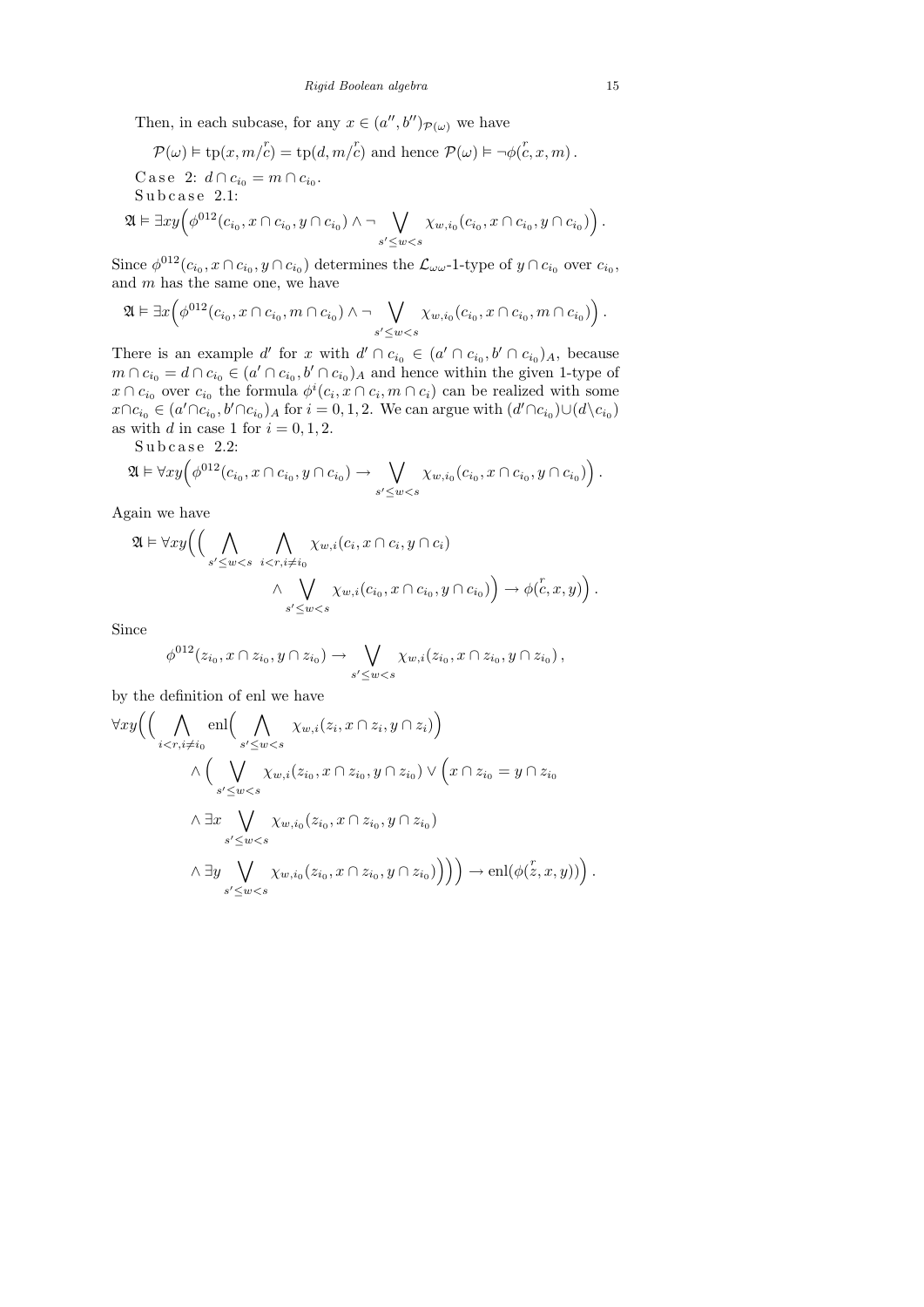In  $\mathfrak A$  we get

$$
\mathfrak{A} \vDash \forall xy \Big( \Big( \bigwedge_{s' \leq w < s} \bigwedge_{i < r, i \neq i_0} \operatorname{enl}(\chi_{w,i}(c_i, x \cap c_i, y \cap c_i))
$$
\n
$$
\wedge \Big( \bigvee_{s' \leq w < s} \chi_{w,i}(c_{i_0}, x \cap c_{i_0}, y \cap c_{i_0}) \vee \Big( x \cap c_{i_0} = y \cap c_{i_0}
$$
\n
$$
\wedge \exists x \bigvee_{s' \leq w < s} \chi_{w,i_0}(c_{i_0}, x \cap c_{i_0}, y \cap c_{i_0})
$$
\n
$$
\wedge \exists y \bigvee_{s' \leq w < s} \chi_{w,i_0}(c_{i_0}, x \cap c_{i_0}, y \cap c_{i_0}) \Big) \Big) \to \operatorname{enl}(\phi(\mathcal{C}, x, y)) \Big).
$$

As in the first subcase, we get

$$
\mathfrak{A} \vDash \exists x \bigvee_{s' \leq w < s} \chi_{w,i_0}(c_{i_0}, x \cap c_{i_0}, m \cap c_{i_0})
$$
\n
$$
\wedge \exists y \bigvee_{s' \leq w < s} \chi_{w,i_0}(c_{i_0}, d \cap c_{i_0}, y \cap c_{i_0}) \wedge d \cap c_{i_0} = m \cap c_{i_0}.
$$

Putting things together yields  $\mathfrak{A} \vDash \text{enl}(\phi(\mathcal{C}, d, m))$  and hence  $\mathfrak{A} \vDash$  $\phi(c, d, m)$ , a contradiction to the choice of d and m.

(ii) By 3.8,  $\neg big(s(\phi)) \rightarrow \neg big(en(s(\phi))),$  and, by 3.7, enl(enl(s( $\phi$ )))  $\rightarrow$ enl $(s(\phi))$  is valid. Therefore (ii) follows from (i) applied to enl $(s(\phi))$ .

Lemma 3.9, the construction and the monotonicity of  $Q_1^2$  yield:

THEOREM 3.10. For any special  $\phi$ ,

 $\mathfrak{B} \models \forall z \; ((\text{``z are the atoms in the generated subalgebra'' } \land \neg \text{big}(s(\phi))(z))$  $\rightarrow \neg Q_1^2 xy \ s(\phi(z,x,y))$ .

Finally, we show how to get Theorem 3.10 for  $\phi$  instead of  $s(\phi)$ .

THEOREM 3.11. For any special  $\phi$ 

 $\mathfrak{B} \models \forall z \; ((\text{``z are the atoms in the generated subalgebra'' } \land \neg \text{big}(\phi)(z))$ 

 $\rightarrow \neg Q_1^2 xy \, \phi(\overset{r}{z}, x, y)$ .

P r o o f (by induction on card $(R(\phi))$ ). If  $R(\phi) = \emptyset$ , then  $\phi(\overline{z}, x, y) \to$  $x = y$ , and hence  $\mathfrak{B} \models \neg Q_1^2 xy \, \phi(c, x, y)$ .

Now assume  $\mathfrak{B} \models \forall z \left( \left( \begin{array}{c} x \ z \end{array} \right)$  are the atoms in the generated subalgebra"  $\wedge \neg \text{big}(\psi)(\zeta) \rightarrow \neg Q_1^2 xy \,\psi(\zeta, x, y)$  for all  $\psi$  with  $R(\psi) \subset R(\phi)$ . We show  $\mathfrak{B} \in Q_1^2 xy \phi(\mathcal{C}, x, y) \to \text{big}(\phi)(\mathcal{C})$  for any r-tuple  $\mathcal{C}$  that consists of atoms in the generated subalgebra. Assume  $\mathfrak{B} \models Q_1^2 xy \phi(c, x, y)$  and let H be an uncountable homogeneous set for  $\phi(c, x, y)$  in **B**. By recursion on  $i \leq r$  we define uncountable subsets  $H^{(i)}$ ,  $0 \leq i \leq r$ .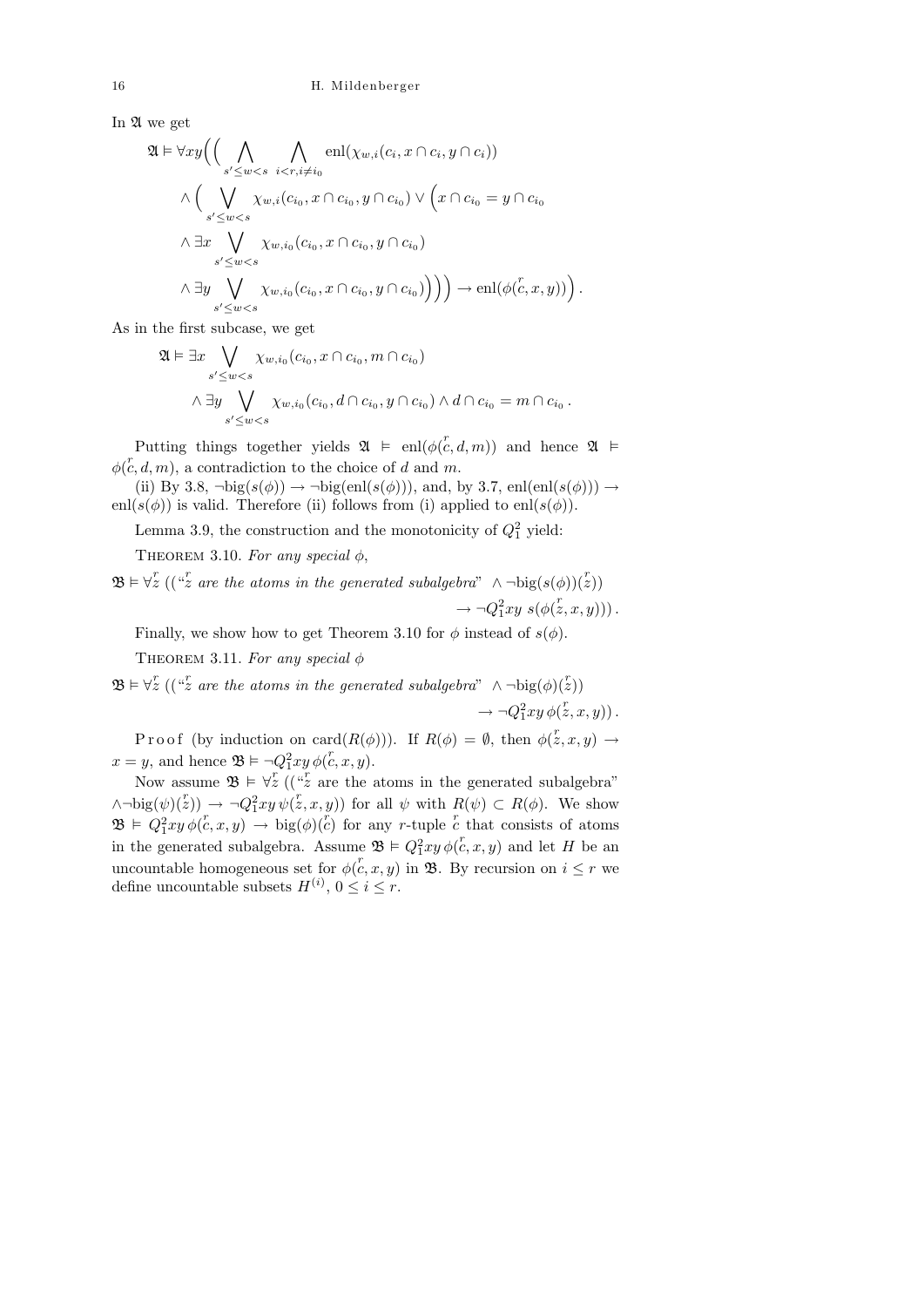Set  $H^{(0)} := H$ . Assume  $H^{(i)}$  is defined. We distinguish two cases:

Case 1:  $\{x \cap c_i \mid x \in H^{(i)}\}$  is uncountable. Then take  $H^{(i+1)} \subseteq H^{(i)}$ such that  $H^{(i+1)}$  is uncountable and for any  $x, y \in H^{(i+1)}$ , if  $x \neq y$  then  $x \cap c_i \neq y \cap c_i.$ 

Case 2:  $\{x \cap c_i | x \in H^{(i)}\}$  is countable. Then there is some  $x \in H^{(i)}$ such that  $\{y \in H^{(i)} | x \cap c_i = y \cap c_i\}$  is uncountable. Let  $H^{(i+1)}$  be such a set.

For  $i \notin R$ ,  $\{x \cap c_i \mid x \in H^{(i)}\}$  is a singleton, and we are in case 2. Now consider  $H^{(0)}, H^{(1)}, \ldots, H^{(r)}$ . If for all  $i \in R$  case 1 is true, then  $H^{(r)}$ shows  $\mathfrak{B} \models Q_1^2 xy \, s(\phi(c, x, y))$ . By 3.10,  $\mathfrak{B} \models \text{big}(s(\phi(c)))$ . Since  $s(\phi) \rightarrow \phi$ ,  $\mathfrak{B} \models \text{big}(\phi(\overset{r}{c})).$ 

If there is some  $i \in R$  with case 2 being true, fix such an i. Then  $H^{(i+1)}$ shows  $\mathfrak{B} \vDash Q_1^2 xy (\phi \wedge x \cap z_i = y \cap z_i)(\overset{r}{c}, x, y)$ . Take  $\psi = \phi \wedge x \cap z_i = y \cap z_i$ . Then  $\psi$  is also special. Since  $\psi \to \phi$  and  $i \in R(\phi) \setminus R(\psi)$ , we have  $R(\psi) \subset$  $R(\phi)$ . By induction hypothesis, we conclude from  $\mathfrak{B} \models Q_1^2 xy (\phi \wedge x \cap z_i =$  $y \cap z_i$   $(c, x, y)$  that  $\mathfrak{B} \models \text{big}(\psi(c))$  and hence  $\mathfrak{B} \models \text{big}(\phi(c)).$ 

Acknowledgement. The results are a part of the author's doctoral thesis. I would like to thank my thesis advisor H.-D. Ebbinghaus for his friendly support.

#### **References**

- [Bal-Ku] J. B ald win and D. W. Kueker, *Ramsey quantifiers and the finite cover property*, Pacific J. Math. 90 (1980), 11–19.
	- [Ba] J. E. B a umg artner, *Chains and antichains in*  $\mathcal{P}(\omega)$ , J. Symbolic Logic 45 (1980), 85–92.
- [Ba-Ko] J. E. Baumgartner and P. Komjáth, *Boolean algebras in which every chain and antichain is countable*, Fund. Math. 111 (1981), 125–133.
	- [Bü] G. Bürger, *The*  $\mathcal{L}^{\leq \omega}$ -theory of the class of Archimedian real closed fields, Arch. Math. Logic 28 (1989), 155–166.
	- [Ko] P. Koepke, *On the elimination of Malitz quantifiers over archimedian real closed fields*, ibid., 167–171.
- [Mag-Mal] M. Magidor and J. Malitz, *Compact extensions of*  $L(Q)$  (*part 1a*), Ann. Math. Logic 11 (1977), 217–261.
	- [Mil] H. Mildenberger, *Zur Homogenitätseigenschaft in Erweiterungslogiken*, Dissertation, Freiburg 1990.
	- [Ot] M. O t t o, *Ehrenfeucht–Mostowski-Konstruktionen in Erweiterungslogiken*, Dissertation, Freiburg 1990.
	- [Ro-Tu] P. Rothmaler and P. Tuschik, *A two cardinal theorem for homogeneous sets and the elimination of Malitz quantifiers*, Trans. Amer. Math. Soc. 269 (1982), 273–283.
		- [Ru] M. R u bi n, *A Boolean algebra with few subalgebras, interval Boolean algebras and retractiveness*, ibid. 278 (1983), 65–89.